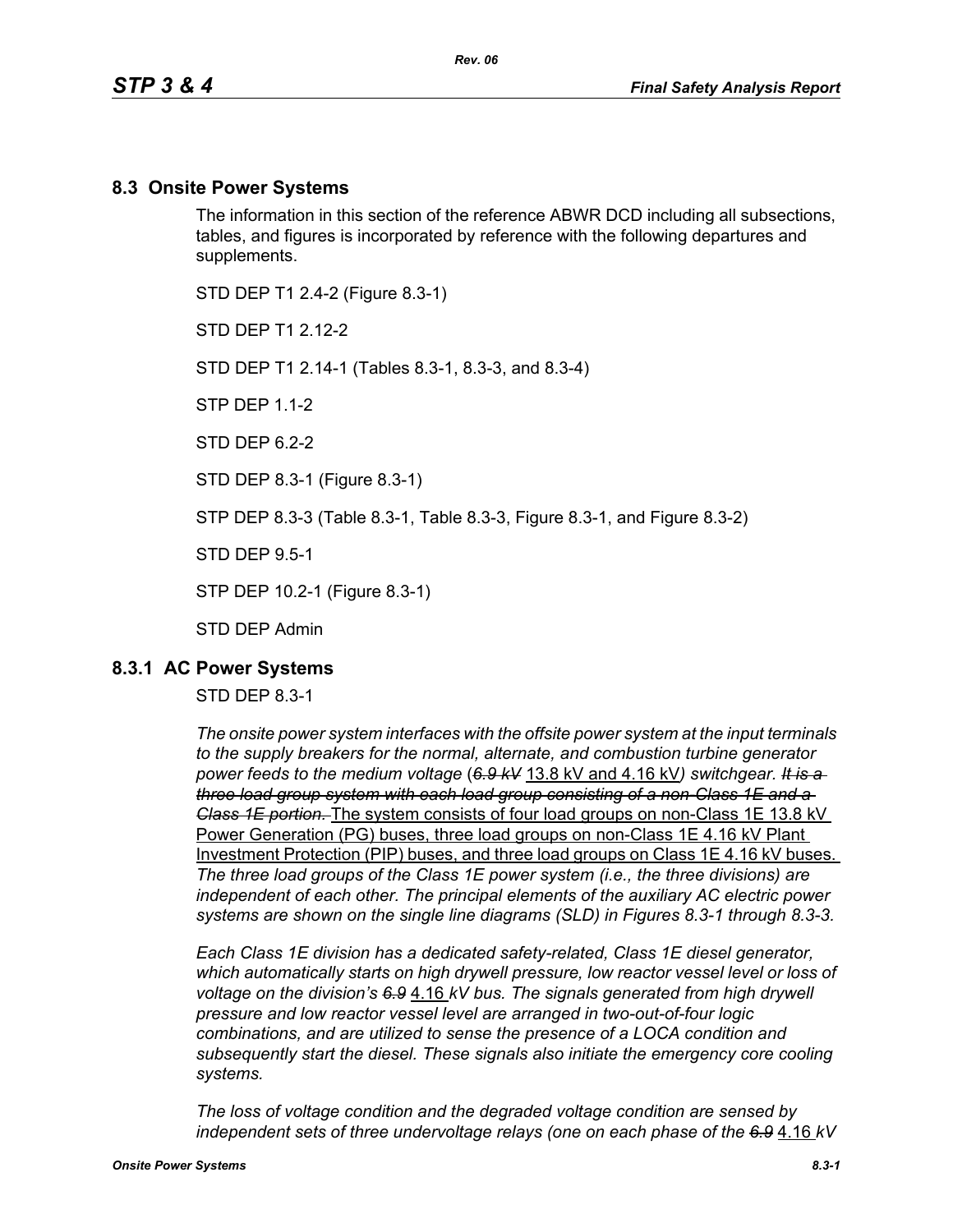*bus) which are configured such that two-out-of-three trip states will initiate circuitry for transferring power from offsite power to the onsite diesel generator (after a time delay*  for the degraded voltage condition). The primary side of each of the instrument *potential transformers (PTs) is connected phase-to-phase (i.e., a "delta" configuration) such that a loss of a single phase will cause two of the three undervoltage relays to trip, thus satisfying the two-out-of-three logic. (For more information on the degraded voltage condition and associated time delays, etc., see Subsection (8) of 8.3.1.1.7.)*

*Each 6.9* 4.16 *kV Class 1E bus feeds its associated 480V unit substation* power center *through a 6.9* 4.16 *kV/ 480/277V power center transformer.*

STP DEP 1.1-2

STD DEP 8.3-1

*Standby power is provided to plant investment protection non-Class 1E loads in all three load groups by a combustion turbine generator located in the turbine building.* CTG Bus 1 can be tied to CTG Bus 2 by the manual closing of the CTG bus tie breaker. When the plant conditions are beyond the design basis, the plant operators have the capability to cross-connect an alternate power source from the other unit. The crosstie breakers can only be closed after complying with the shedding requirements and loads limitations in accordance with off-normal/emergency procedures.

STD DEP 8.3-1

*AC power is supplied at 6.9* 13.8 kV or 4.16 *kV for motor loads larger than 300 kW and transformed to 480V for smaller loads. The 480V system is further transformed into lower voltages as required for instruments, lighting, and controls. In general, motors larger than 300 kW are supplied from the 6.9* 13.8 kV or 4.16 *kV buses. Motors 300 kW or smaller but larger than 100 kW are supplied power from 480V switchgear. Motors 100 kW or smaller are supplied power from 480V motor control centers.*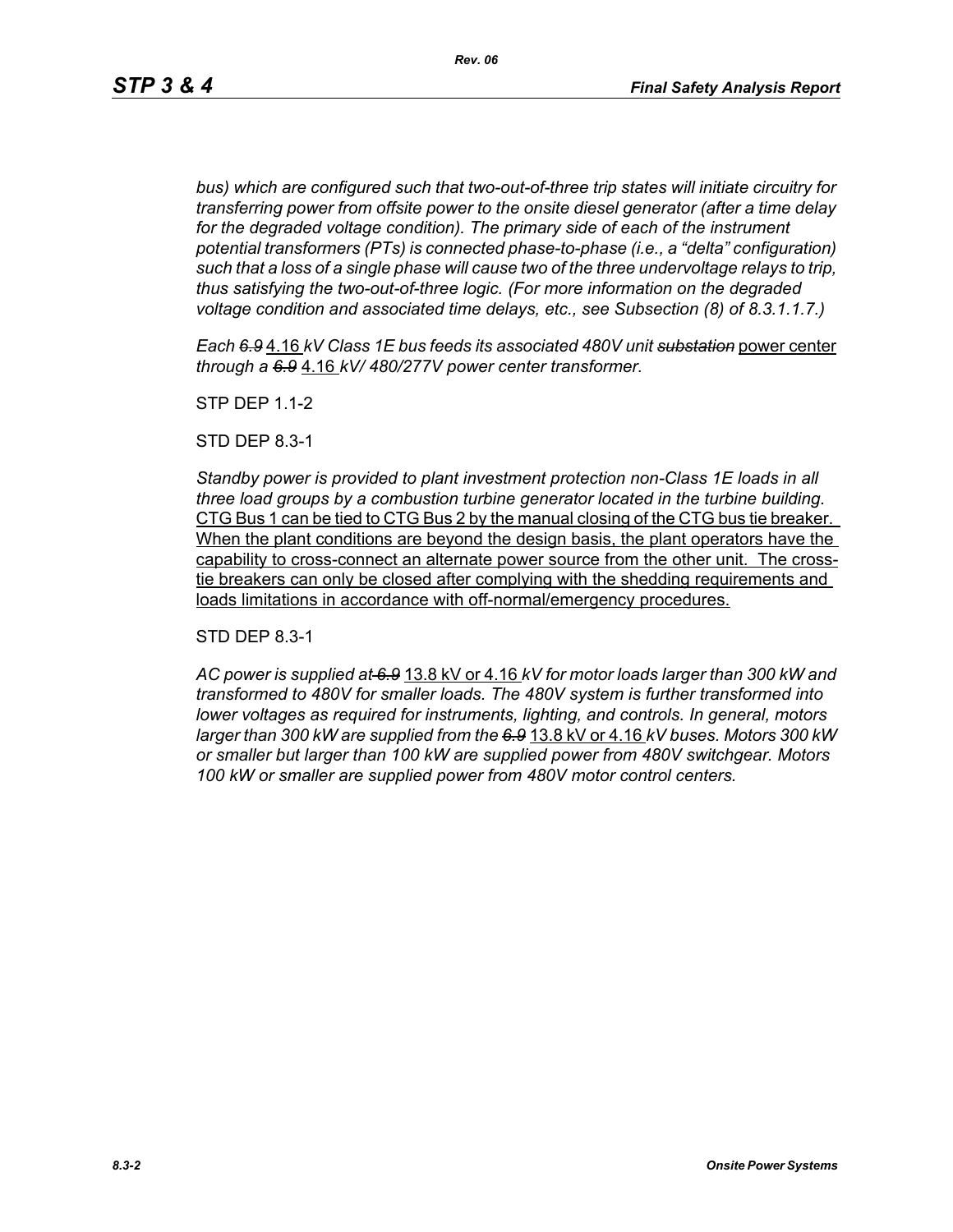# **8.3.1.0.1 Non-Class 1E Medium Voltage Power Distribution System**

STD DEP 8.3-1

*The non-Class 1E medium voltage power distribution system consists of nine 6.9 kV buses divided into three load groups* four 13.8 kV PG buses and three 4.16 kV PIP buses. *The three load* four bus *group configuration was chosen to* meet the requirement that the ten Reactor Internal Pumps (RIPs) be powered by four independent buses. This will minimize large core flow reduction events and *match the mechanical* power generation *systems which are mostly three* four *trains (e.g. three* four *feedwater pumps*, four condensate pumps, four condensate booster pumps, four heater drain pumps, and *three* four *circulating water pumps, three turbine building supply and exhaust fans)*. The three bus configuration was chosen to match the supported mechanical systems, which typically consist of two or three trains.

*Within each load group there is one* The four *power generation bus which supplies*  buses supply *power production loads which do not provide water to the pressure vessel. Each one of these buses has access to power from one winding of its assigned unit auxiliary transformer. It* Each PG bus *also has access to the* a *reserve auxiliary transformer* or CTG *as an alternate source, if its unit auxiliary transformer fails or during maintenance outages for the normal feed. Bus transfer between preferred power sources is manual dead bus transfer and not automatic.*

*Another power generation bus within each load group supplies power to pumps which are capable of supplying water to the pressure vessel during normal power operation (i.e., the condensate and feedwater pumps). These buses normally receive power from the unit auxiliary transformer and supply power to the third bus [plant investment protection (PIP)] in the load group through a cross-tie. The cross-tie automatically opens on loss of power but may be manually re-closed if it is desired to operate a condensate and feedwater pump or a condensate pump from the reserve auxiliary transformer which is connectable to the PIP buses. In addition, the combustion turbine generator is capable of supplying power to any of the condensate pumps through the bus ties from the PIP buses. This provides three load groups of non-safety grade equipment, in addition to the divisional Class 1E load groups, which may be used to supply water to the reactor vessel in emergencies.*

*A third Plant Investment Protection (PIP) bus*es *suppl*y*ies power to non-safety loads (e.g. the turbine building HVAC, the turbine building service water and the turbine building closed cooling water systems)* in three load groups. *On loss of normal* or alternate *preferred power the cross-tie to the power generation bus is automatically tripped open and the non-Class 1E PIP bus is automatically transferred (two out of the three buses in the load groups transfer)*, an automatic transfer of pre-selected buses occurs *via a dead bus transfer to the combustion turbine which automatically starts on loss of power. The PIP systems for each* selected *load group automatically restart to support their load*s *groups.*

*The non-Class 1E buses are comprised of metal clad switchgear rated for 7.2 kV 500 MV.A with a bus full load rating of 2000A. Maximum calculated full load short time current is 1700A. Bus ratings of 3000A are available for the switchgear as insurance*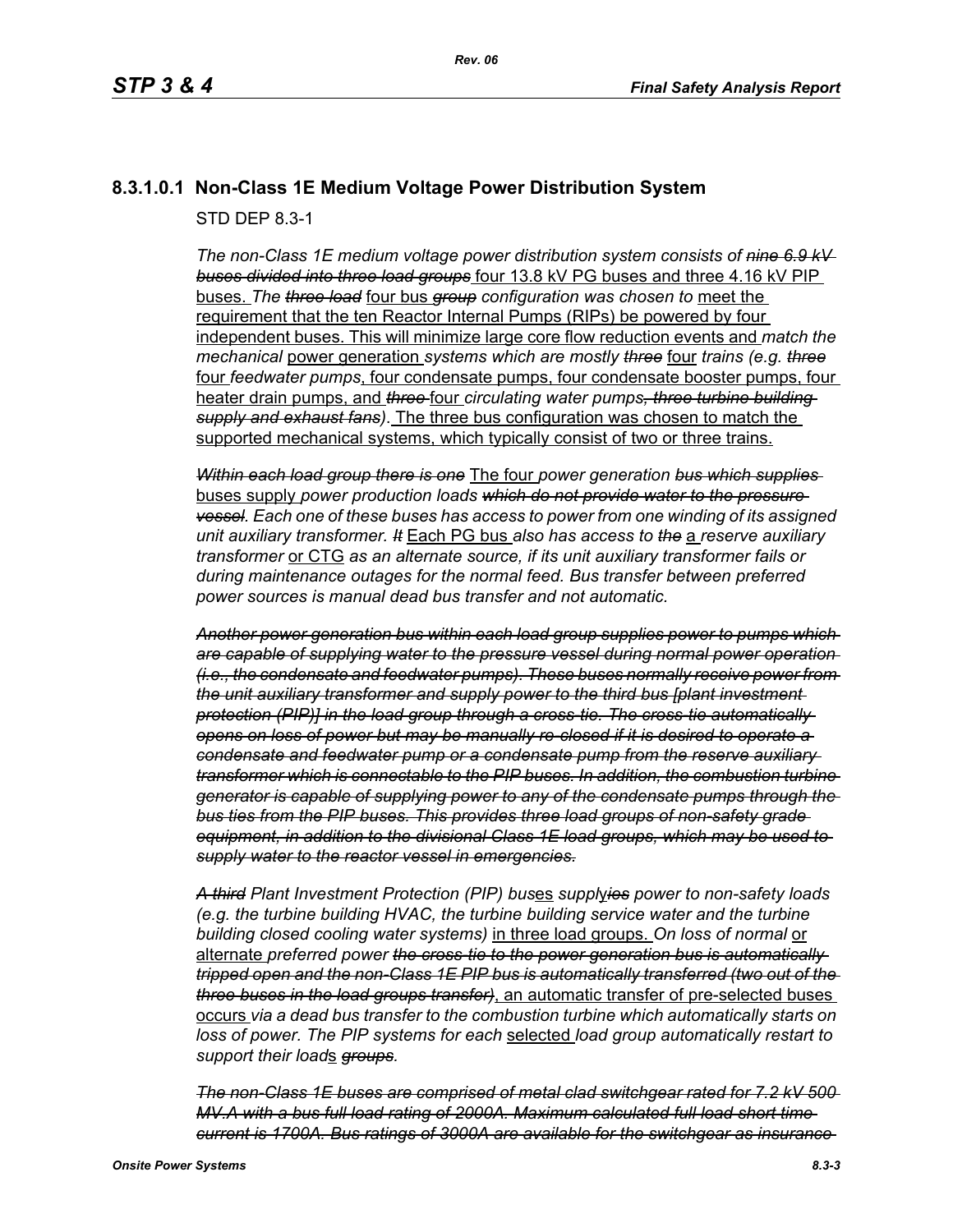*against future load growth, if necessary. The circuit breaker interrupting capacity is 41,000 amperes* The non-Class 1E switchgear interruption ratings are chosen to be capable of clearing the maximum expected fault current. The continuous ratings are chosen to carry the maximum expected normal currents. The 13.8 kV/4.16 kV switchgear is rated at 15 kV/4.76 kV, respectively. *Instrument and control power is from the non-Class 1E, 125VDC power system.*

*The 6.9* 13.8 *kV buses supply power to adjustable speed drives for the feedwater and reactor internal pumps. These adjustable speed drives are designed to the requirements of IEEE-519. Voltage distortion limits are as stated in Table 4 of the IEEE Std.*

*Each 6.9 kV bus has a safety grounding circuit breaker designed to protect personnel during maintenance operations (see Figure 8.3-1). During periods when the buses are energized, these breakers are racked out (i.e., in the disconnect position). A control room annunciator sounds whenever any of these breakers are racked for service. The interlocks for the bus grounding devices are as follows:*

- *(1) Under-voltage relays must be actuated.*
- *(2) Bus Feeder breakers must be in the disconnect position.*
- *(3) Voltage for bus instrumentation must be available.*

*Conversely, the bus feeder breakers are interlocked such that they cannot close unless their associated grounding breakers are in their disconnect positions* Each medium voltage 13.8 kV and 4.16 kV bus has a spare space which can be used to insert a manual grounding circuit device for use during maintenance activities.

### **8.3.1.0.2.1 Power Centers**

STD DEP 8.3-1

*Power for the non-Class 1E 480V auxiliaries is supplied from power centers consisting of 6.9 kV/* 13.8 kV/480V or 4.16 kV/*480V transformers and associated metal-clad switchgear (see Figure 8.3-1). There are six non-Class 1E, (two per load group), power centers. One power center per load group is supplied power from the non-Class 1E PIP bus in the load group* There is at least one power center on each of the medium voltage PG and PIP buses.

# **8.3.1.0.6.2 Grounding Methods**

STD DEP 8.3-1

*Station grounding and surge protection is discussed in Section 8A.1. The medium voltage (6.9kV) system is low resistance grounded except that the combustion turbine generator is high resistance grounded to maximize availability.*

*See Subsection 8.3.4.14 for COL license information pertaining to administrative control for bus grounding circuit breakers* devices.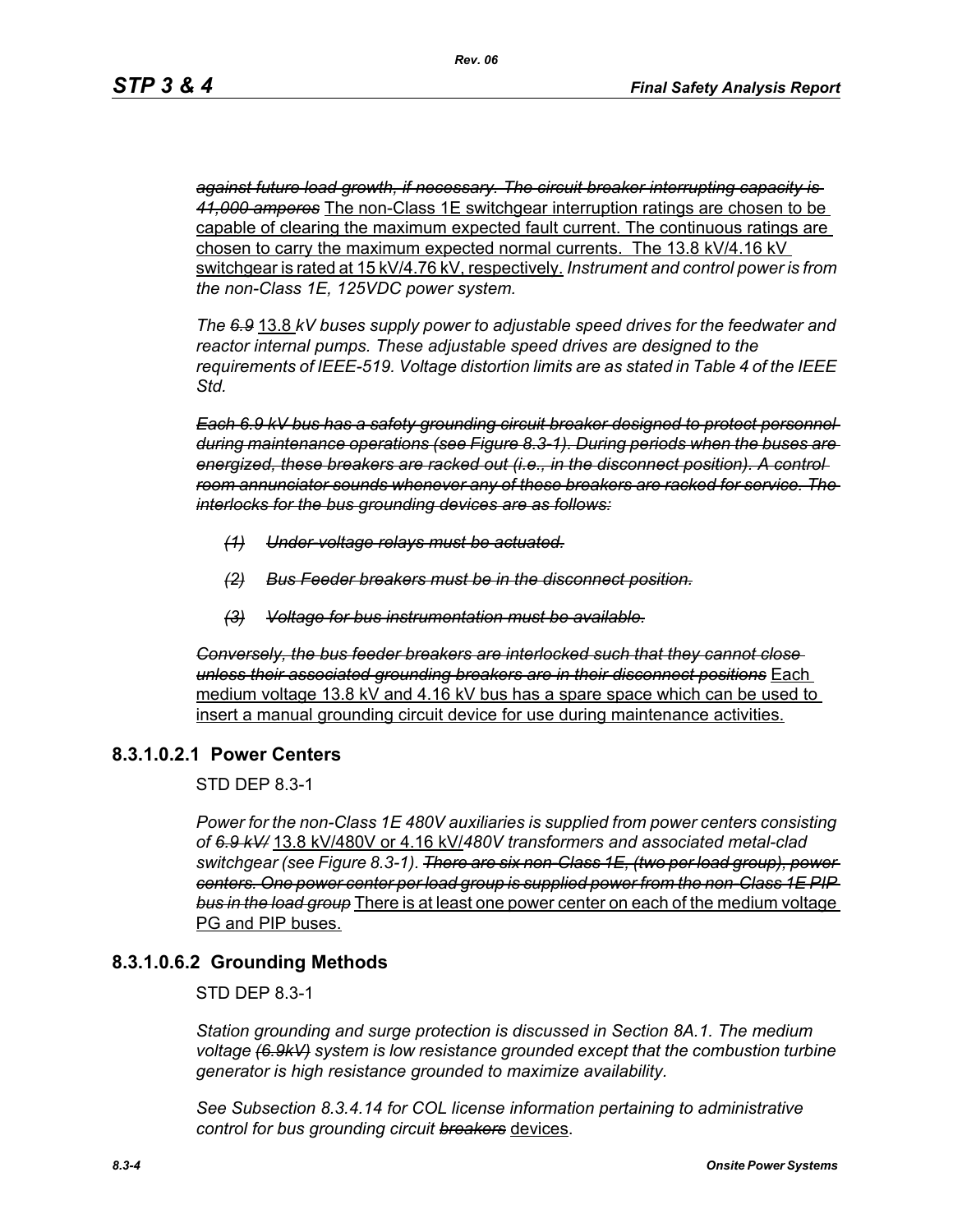# **8.3.1.0.6.3 Bus Protection**

STD DEP 8.3-1

*Bus protection is as follows:*

- *(1) 6.9kV* Medium voltage *bus incoming circuits have inverse time over-current, ground fault, bus differential and under-voltage protection.*
- *(2) 6.9kV* Medium voltage *feeders for power centers have instantaneous, inverse time over-current and ground fault protection.*
- *(3) 6.9kV feeders for heat exchanger building substations have inverse time overcurrent and ground fault protection* Not Used.
- *(4) 6.9kV* Medium voltage *feeders used for motor starters have instantaneous, inverse time over-current, ground fault protection.*

### **8.3.1.1.1 Medium Voltage Class 1E Power Distribution System**

STD DEP 8.3-1

*Class 1E AC power loads are divided into three divisions (Divisions I, II, and III), each fed from an independent 6.9* 4.16 *kV Class 1E bus. During normal operation (which includes all modes of plant operation; i.e., shutdown, refueling, startup, and run), two of the three divisions are* normally *fed from an offsite normal preferred power supply. The remaining division is* normally *fed from the alternate preferred power source (Subsection 8.3.4.9).*

*The Class 1E buses are comprised of metal clad switchgear rated for 7.2kV 500MV-A with a bus full load rating of 2,000 amperes. Maximum calculated full load short time current is 1,700 amperes. Bus ratings of 3,000 amperes are available for the switchgear as insurance against further load growth, if necessary. The circuit breaker interrupting capacity is 41,000 amperes* with normal and interrupting ratings that are sized to carry normal loads and to clear expected faults. *Instrument and control power is from the Class 1E 125VDC power system in the same Class 1E division.* Control and instrument power for each Class 1E division are supplied by its associated Class 1E 125 VDC power system.

*Each 6.9 kV bus has a safety grounding circuit breaker designed to protect personnel during maintenance operations (see Figure 8.3-1). During periods when the buses are energized, these breakers are racked out (i.e., in the disconnect position). A control room annunciator sounds whenever any of these breakers are racked in for service.*

*The interlocks for the bus grounding devices are as follows:*

- *(1) Under-voltage relays must be actuated.*
- *(2) Bus Feeder breakers must be in the disconnect position.*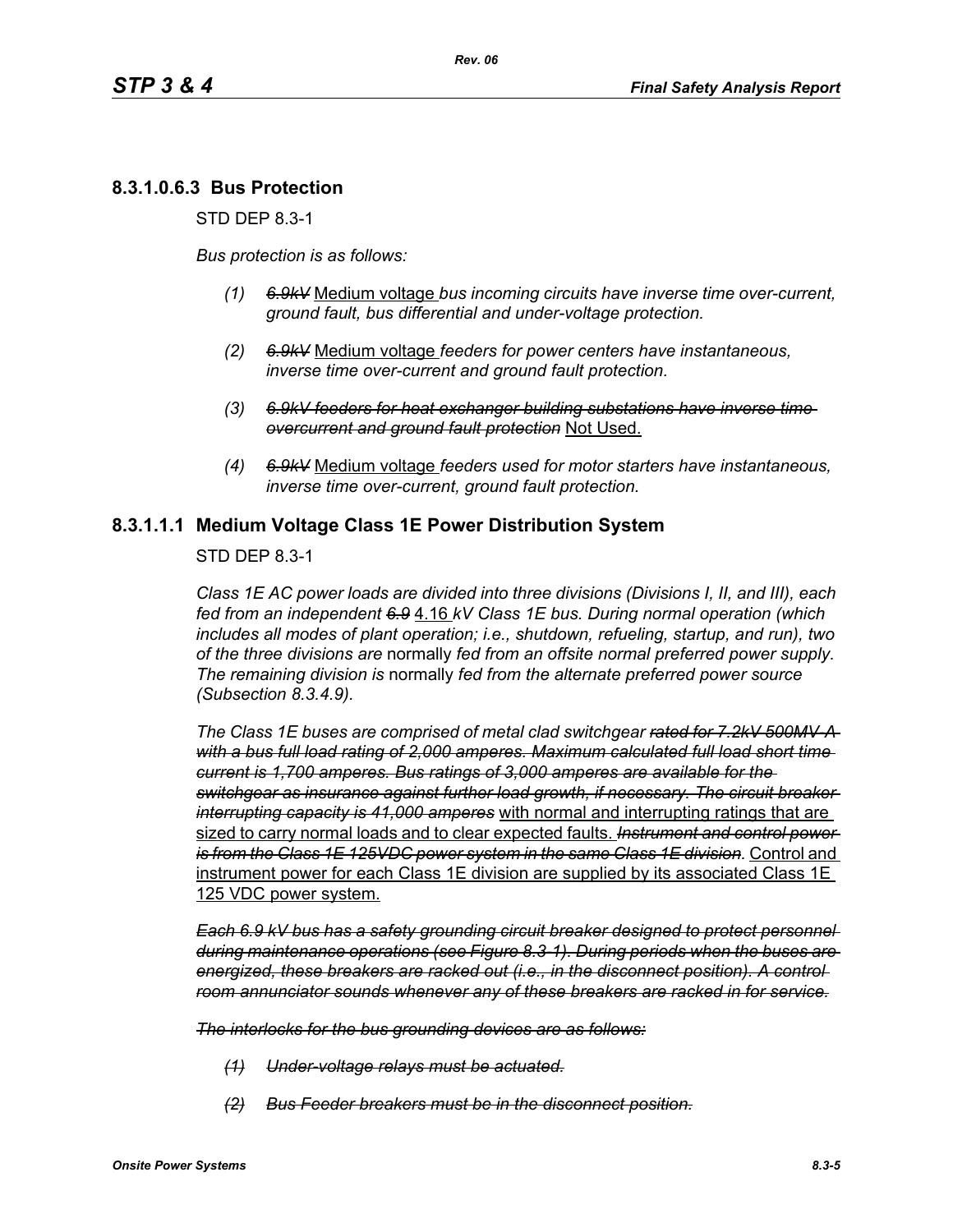#### *(3) Voltage for bus instrumentation must be available.*

*Conversely, the bus feeder breakers are interlocked such that they cannot close unless their associated grounding breakers are in their disconnect positions.* Each medium voltage 4.16 kV bus has a spare space which can be used to insert a manual grounding circuit device for use during maintenance activities. A main control room indication is provided when the bus grounding circuit device is installed.

*Standby AC power for Class 1E buses is supplied by diesel generators at 6.9* 4.16 *kV and distributed by the Class 1E power distribution system. Division I, II and III buses are automatically transferred to the diesel generators when the preferred power supply to these buses is ≤70% bus voltage.*

#### STP DEP 8.3-3

*The Division I Class 1E bus supplies power to three separate groups of non-Class 1E fine motion control rod drive (FMCRD) motors (see Figure 8.3-1, sheet 3* sheet 4*). Although these motors are not Class 1E, the drives may be inserted as a backup to scram and are of special importance because of this. It is important that the first available standby power be available for the motors, therefore, a diesel supplied bus was chosen as the first source of standby AC power and a combustion turbine supplied PIP bus as the second backup source. Division I was chosen because it was the most lightly loaded diesel generator.*

#### STD DEP 8.3-1

*The load breakers in the Division I switchgear are part of the isolation scheme between the Class 1E power and the non-Class 1E load. In addition to the normal over-current tripping of these load breakers, Class 1E zone selective interlocking is provided between them and the upstream Class 1E bus feed breakers.*

*The fault interrupt capability of all Class 1E breakers, fault interrupt coordination between the supply and load breakers for each Class 1E load and the Division I non-Class 1E load, and the zone selective interlock feature of the breaker for the non-Class 1E load all have the capability of being tested (Subsection 8.3.4.29). The zone selective interlock is a feature of the trip unit for the breaker and is tested when the other features such as current setting and long-time delay are tested.*

*If fault current flows in the non-Class 1E load, it is sensed by the Class 1E current device for the load breaker and a trip blocking signal is sent to the upstream Class 1E feed breakers. This blocking lasts for about 75 milliseconds. This allows the load breaker to trip in its normal instantaneous tripping time of 35 to 50 milliseconds, if the magnitude of the fault current is high enough. This assures that the fault current has been terminated before the Class 1E upstream breakers are free to trip. For fault currents of lesser magnitude, the blocking delay will time out without either bus feeder or load breakers tripping, but the load breaker will eventually trip and always before the upstream feeder breaker. This order of tripping is assured by the coordination between the breakers provided by long-time pickup, long-time delay and instantaneous pickup trip device characteristics.* Class 1E microprocessor controlled protective relaying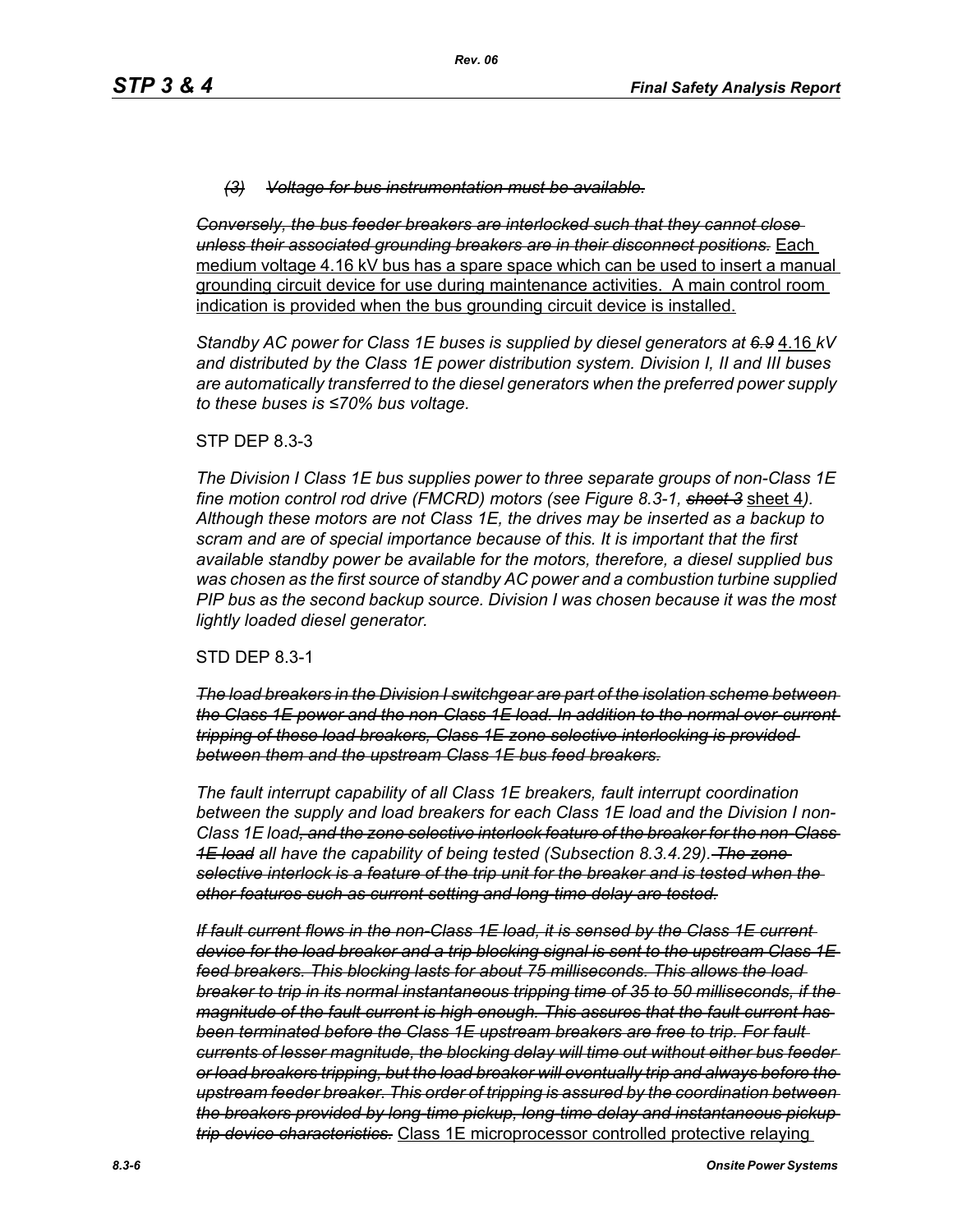equipment senses fault current flowing in the non-Class 1E load. This equipment utilizes digital timers that can reproduce the timing requirements by sensing the number of cycles of the electrical waveform itself. Coordination of the definite time delay and the upstream bus feeder breakers allows termination of the fault current before the feeder breakers are free to trip. *Tripping of the Class 1E feed breaker is normal for faults which occur on the Class 1E bus it feeds. Coordination is provided between the bus main feed breakers and the load breakers.*

*Power is supplied to each FMCRD load group from either the Division I Class 1E bus or the* a *non-Class 1E PIP bus through* a non-Class 1E automatic transfer switch located between the power sources and the 480V FMCRD power distribution panels. Switchover to the non-Class 1E PIP bus source is automatic on loss of power from the Class 1E diesel bus source.*a pair of interlocked transfer switches located between the power sources and the 6.9 kV/480V transformer feeding the FMCRD MCC. These transfer switches are classified as associated, and are treated as Class 1E. Switchover to the non-Class 1E PIP bus source is automatic on loss of power from the Class 1E diesel bus source. Switching back to the Class 1E diesel bus power is by manual action only.* Per IEEE-384 and Regulatory Guide 1.75, isolation between the Class 1E bus and non-1E load is maintained.

STD DEP 8.3-1

STP DEP 8.3-3

*The design minimizes the probability of a single failure affecting more than one FMCRD group by providing three* six *independent Class 1E feeds (one* two *for each group) directly from the Division I Class 1E 6.9 k* and PIP 480*V bus*es *(see sheet 3* and 4 *of Figure 8.3-1).* The two Class 1E protective devices connected in series provide isolation between the Class 1E bus and non-Class 1E load. The transfer switches are non-Class 1E. The feeder circuits from the non-Class 1E PIP bus to the transfer switch, and circuits downstream of the transfer switch, are non-Class 1E. *The Class 1E load breakers in conjunction with the zone selective interlocking feature (which is also Class 1E), provide the needed isolation between the Class 1E bus and the non-Class 1E loads. The feeder circuits on the upstream side of the Class 1E load breakers are Class 1E. The FMCRD circuits on the load side of the Class 1E load breakers down to and including the transfer switches are associated. Control power for the transfer switches is provided from Division I. The feeder circuits from the non-Class 1E PIP bus to the transfer switch, and circuits downstream of the transfer switch, are non-Class 1E.*

STD DEP 8.3-1

*The Class 1E load breakers in conjunction with the zone selective interlocking feature (which is also Class 1E), provide the needed isolation between the Class 1E bus and the non-Class 1E loads. The feeder circuits on the upstream side of the Class 1E load breakers are Class 1E. The FMCRD circuits on the load side of the Class 1E load breakers down to and including the transfer switches are associated. Control power for the transfer switches is provided from Division I. The feeder circuits from the non-Class*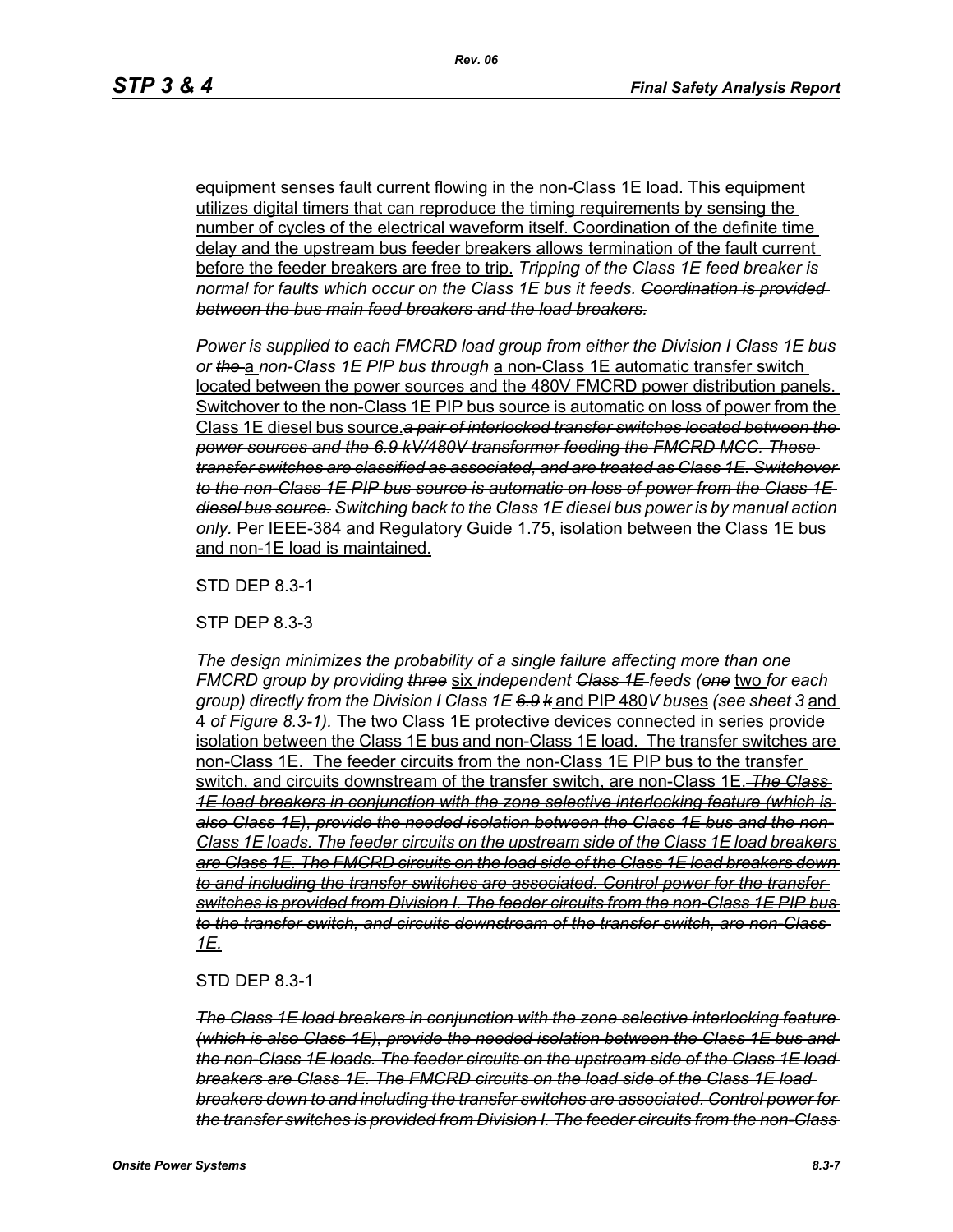#### *1E PIP bus to the transfer switch, and circuits downstream of the transfer switch, are non-Class 1E.*

STD DEP T1 2.4-2

STD DEP 6.2-2

The Safety System Logic and Control (SSLC) initiates a trip of the condensate pumps when a feedwater line break is detected in the drywell. Although not credited in the FWLB analysis in Chapter 6.2, this trip provides added assurance of conservatism in the feedwater mass flow used in the analysis. This FWLB mitigation has been added to the STP 3&4 design, which adds safety related instrumentation to sense and confirm a FWLB based on high differential pressure between feedwater lines coincident with high drywell pressure to trip the condensate. In order to trip the condensate pumps, a provision of 13.8 kV medium voltage safety-related breaker in series with the nonsafety 13.8 kV feeder breaker exists for each condensate pump. The trip circuit of each safety-related 13.8 kV breaker includes two independent trip coils. Each trip coil is powered from a separate division of Class 1E 125V DC system. Two separate divisions of safety-related control signals for feedwater line break are provided to initiate the trip of each breaker. This dual breaker in series arrangement ensures that the condensate pumps will trip on a feedwater line break.

The 13.8 kV breakers (both safety-related and nonsafety-related) are located in the Turbine Building. The procurement and design of the safety-related breakers are required to meet the criteria for performing the safety function of tripping the condensate pump breakers in case of the feedwater line break design basis event. The 125V DC control power and trip circuits of the safety-related breakers are also required to meet the independence criteria per RG 1.75. In addition, the safety-related breakers and its components are required to be seismically installed and missile protected at their location in the Turbine Building. Although the breaker control power and trip circuits will not fully meet the seismic Category I installation and RG 1.75 separation requirements, the following considerations provide reasonable assurance for tripping of condensate pumps during a feedwater line break in the drywell:

- The control power and SSLC circuits are provided with isolation devices.
- The control power cables are installed in dedicated raceways. Adequate separation exists between control circuit raceways and other non-safety raceways.
- The design of the raceway supports is performed considering seismic loads throughout their routing.
- The safety-related breakers are located in a separate electrical room.
- **The design of the safety-related breaker supports is performed considering seismic** loads.
- The probability of trip and control power circuit failure is very low. Even in case of failure of non-safety power cable, the breaker trip circuit is expected to perform the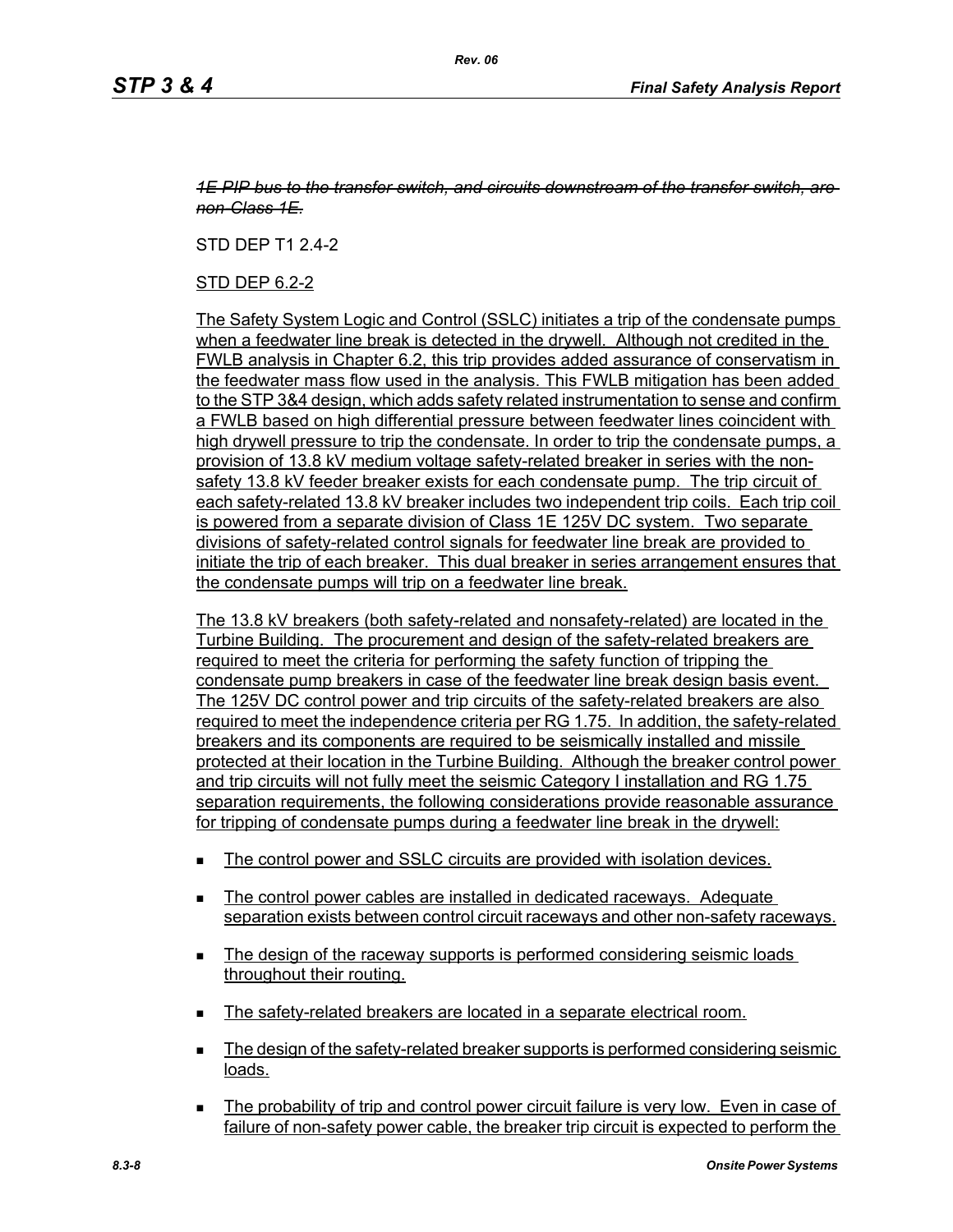safety function of tripping the condensate pump feeder breakers due to redundancy of trip coils, trip signals and control power supply.

- The design does not impact or degrade any other safety-related equipment or function.
- A reliability assessment for this design has been performed.

### **8.3.1.1.2.1 Power Centers**

STD DEP 8.3-1

*Power for 480V auxiliaries is supplied from power centers consisting of 6.9* 4.16 *kV/480V transformers and associated metal clad switchgear (see Figure 8.3-1). There are* at least *two power centers in each Class 1E division.*

### **8.3.1.1.4.1 120 VAC Class 1E Instrument Power System**

STD DEP T1 2.12-2

*Individual regulating transformers supply 120 VAC* to the four divisions of *instrument power (Figure 8.3-2). Each Class 1E divisional transformer is supplied from a 480V MCC in the same division*, except for the Division IV transformer, which is supplied from the 480V MCC of Division II*. There are three divisions* (I, II, and III)*, each backed up by its* associated *divisional diesel generator as the source when offsite source is lost.* Division IV is backed up by the Division II diesel generator, when the offsite source is lost*. Power is distributed to the individual loads from distribution panels, and to logic level circuits through the control room logic panels. Transformers are sized to supply their respective distribution panel instrumentation and control loads.*

# **8.3.1.1.5 Class 1E Electric Equipment Considerations**

STD DEP Admin

*(4) Capacity of switchgear, power centers with their respective transformers, motor control centers, and distribution panels is equal to or greater than the maximum available fault current to which it is exposed under all design modes of operation until the fault is cleared.*

*Interrupting capability of the Class 1E switchgear and MCC breakers is selected to interrupt the available short-circuit current at the circuit breaker load terminals. Short circuit analysis will be performed in accordance with IEEE 141 and/or other acceptable industry standards or practices to determine fault currents. See Subsection 8.2.3(16) for interface requirement.*

# **8.3.1.1.6.2 Grounding Methods**

STD DEP 8.3-1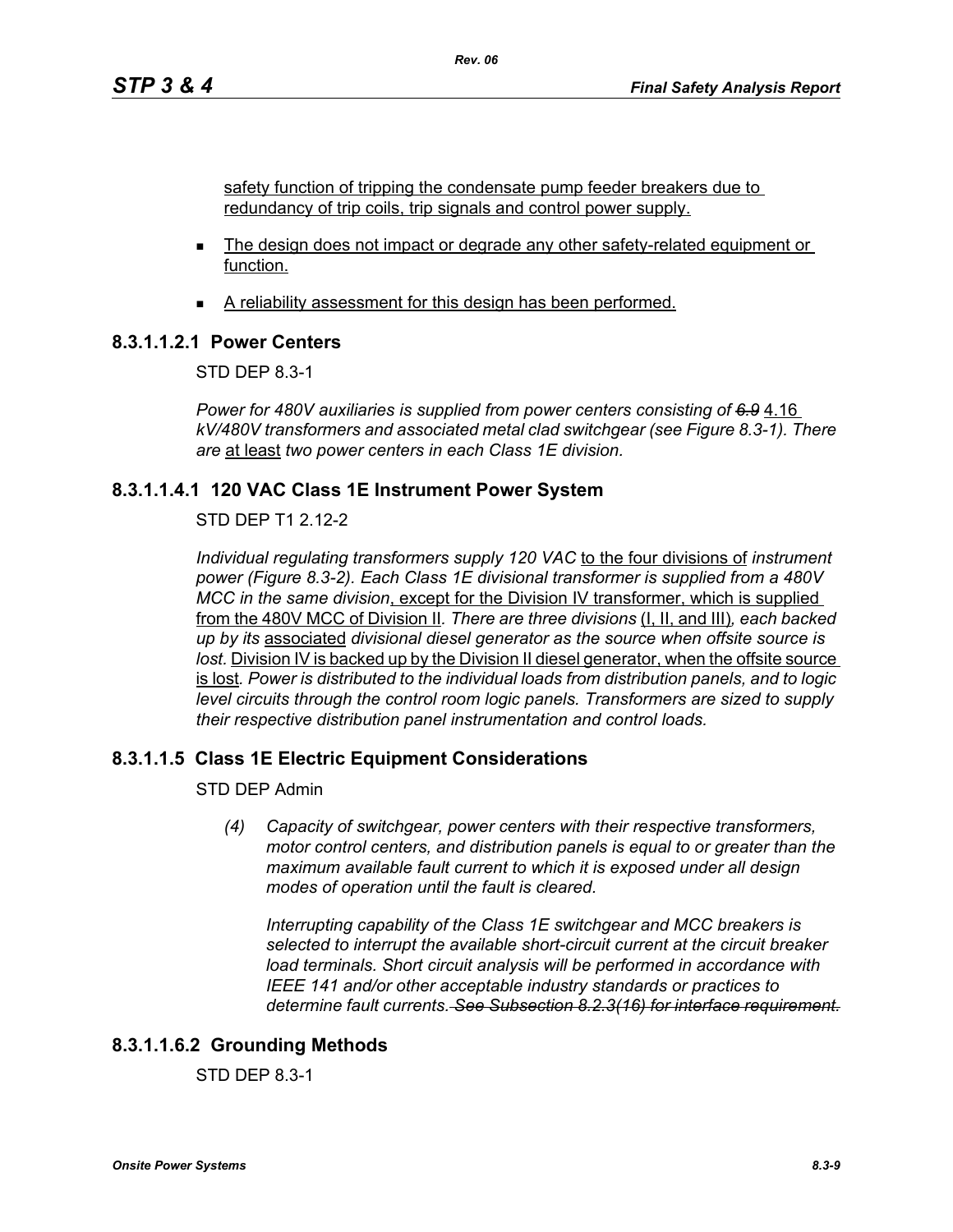*Station grounding and surge protection is discussed in Section 8A.1. The medium voltage (6.9 kV) system is low resistance grounded except that each diesel generator is high resistance grounded to maximize availability.*

*See Subsection 8.3.4.14 for COL license information pertaining to administrative control for bus grounding circuit breakers* devices.

### **8.3.1.1.6.3 Bus Protection**

STD DEP 8.3-1

*Bus protection is as follows:*

- *(1) 6.9 kV* Medium voltage *bus incoming circuits have inverse time over-current, ground fault, bus differential and under-voltage protection.*
- *(2) 6.9 kV* Medium voltage *feeders for power centers have instantaneous, inverse time over-current and ground fault protection.*
- *(3) 6.9 kV feeders for heat exchanger building substations have inverse time overcurrent and ground fault protection.* Not Used.
- *(4) 6.9 kV* Medium voltage *feeders used for motor starters have instantaneous, inverse time overcurrent, ground fault and motor protection.*

### **8.3.1.1.7 Load Shedding and Sequencing on Class 1E Buses**

STD DEP 8.3-1

*This subsection addresses Class 1E Divisions I, II, and III. Load shedding, bus transfer and sequencing on a 6.9* 4.16 *kV Class 1E bus is initiated on loss of bus voltage.*

- *(1) Loss of Preferred Power (LOPP)—The 6.9* 4.16 *kV Class 1E buses are normally energized from the normal or alternate preferred power supplies. Should the bus voltage decay to ≤ 70% of its nominal rated value, a bus transfer is initiated and the signal will trip the supply breaker, and start the diesel generator. When the bus voltage decays to 30%, large pump motor breakers (6.9* 4.16 *kV) are tripped.*
- *(2) Loss of Coolant Accident (LOCA)—When a LOCA occurs, the standby diesel generator is started and remains in the standby mode (i.e. voltage and frequency are within normal limits and no lockout exists) unless a LOPP signal is also present as discussed in (3) and (4) below. In addition, with or without a LOPP, the load sequence timers are started if the 6.9* 4.16 *kV emergency bus voltage is greater than 70%, and loads are applied to the bus at the end of preset times.*

*Each load has an individual load sequence timer which will start if a LOCA occurs and the 6.9* 4.16 *kV emergency bus voltage is greater than 70%,*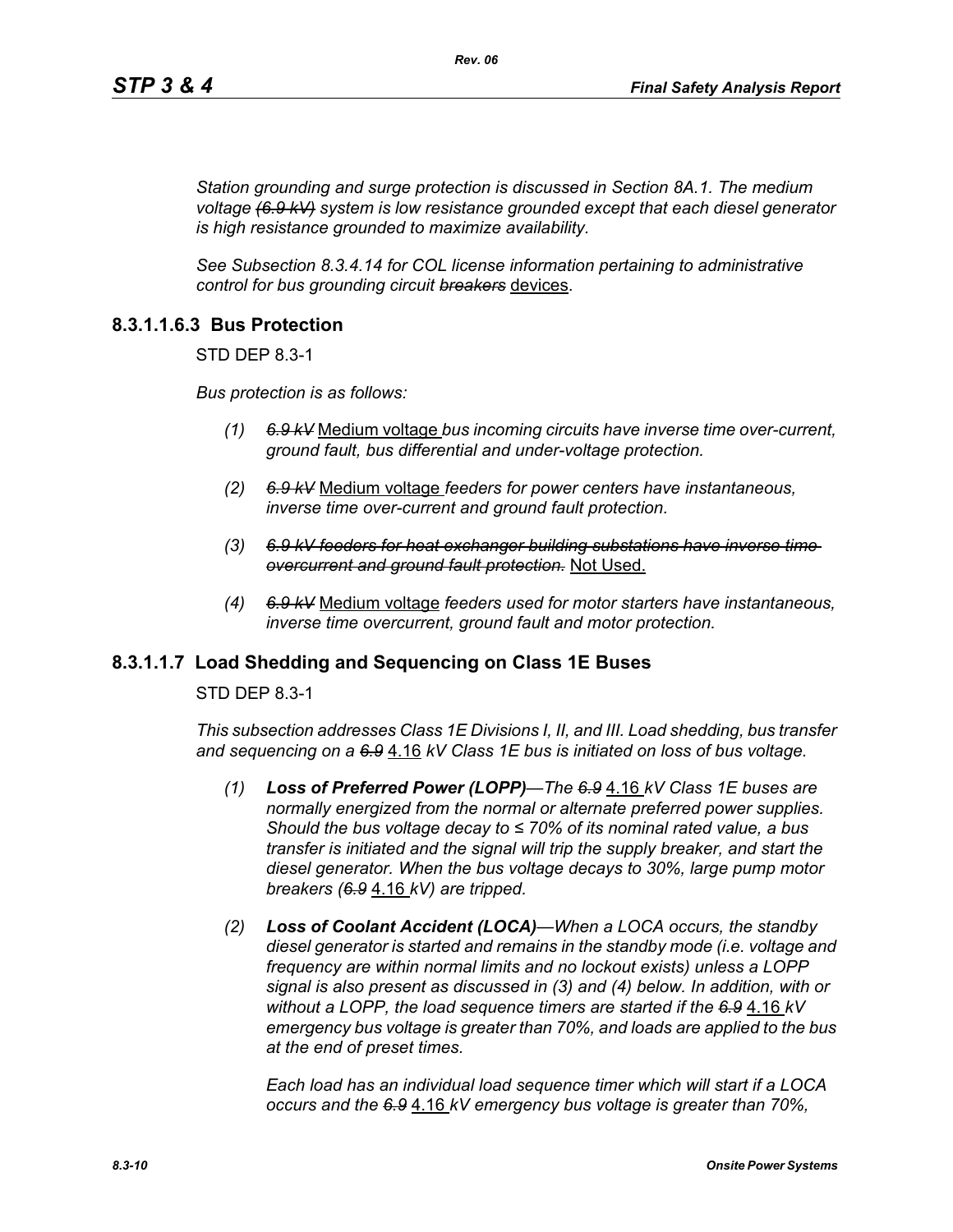*regardless of whether the bus voltage source is normal or alternate preferred power or the diesel generator.*

- *(5) LOCA when diesel generator is parallel with preferred power source during test—If a LOCA occurs when the diesel generator is paralleled with either the normal preferred power or the alternate preferred power source, the D/G will automatically be disconnected from the 6.9* 4.16 *kV emergency bus regardless of whether the test is being conducted from the local control panel or the main control room.*
- *(8) Protection against degraded voltage—For protection of the Division I, II and III electrical equipment against the effects of a sustained degraded voltage, the 6.9* 4.16 *kV divisional bus voltages are monitored.*
- *(9) Station Blackout (SBO) considerations—A station blackout event is defined as the total loss of all offsite (preferred) and onsite Class IE AC power supplies except Class IE AC power generated through inverters from the station batteries. In such an event, the combustion turbine generator (CTG) will automatically start and achieve rated speed and voltage within two* in less than ten *minutes. The CTG will then automatically assume pre-selected*  loads on the plant investment protection (PIP) buses. With the diesel *generators unavailable, the reactor operator will manually shed PIP loads and connect the non-Class 1E CTG with the required shutdown loads within ten minutes of the event initiation. Specifically, the operator will energize one of the Class 1E distribution system buses by closing each of the two circuit breakers (via controls in the main control room) between the CTG unit and the Class 1E bus. The circuit breaker closest to the CTG is non-Class 1E and the circuit breaker closest to the Class 1E bus is Class 1E*, and the other breakers are non-Class 1E*. Later, the operator will energize other safetyrelated and non-safety-related loads, as appropriate, to complete the shutdown process. See Appendix 1C and Subsection 9.5.11 for further information on Station Blackout and the CTG, respectively.*

# **8.3.1.1.8 Standby AC Power System**

#### STD DEP Admin

*See Subsection*s *9.5.13.8,* 8.1.4.1, and 8.3.4.2 *for COL license information.*

### **8.3.1.1.8.1 Redundant Standby AC Power Supplies**

#### STD DEP 8.3-1

*Each standby power system division, including the diesel generator, its auxiliary systems and the distribution of power to various Class 1E loads through the 6.9* 4.16 *kV and 480V systems, is segregated and separated from the other divisions.*

### **8.3.1.1.8.2 Ratings and Capability**

STD DEP 8.3-1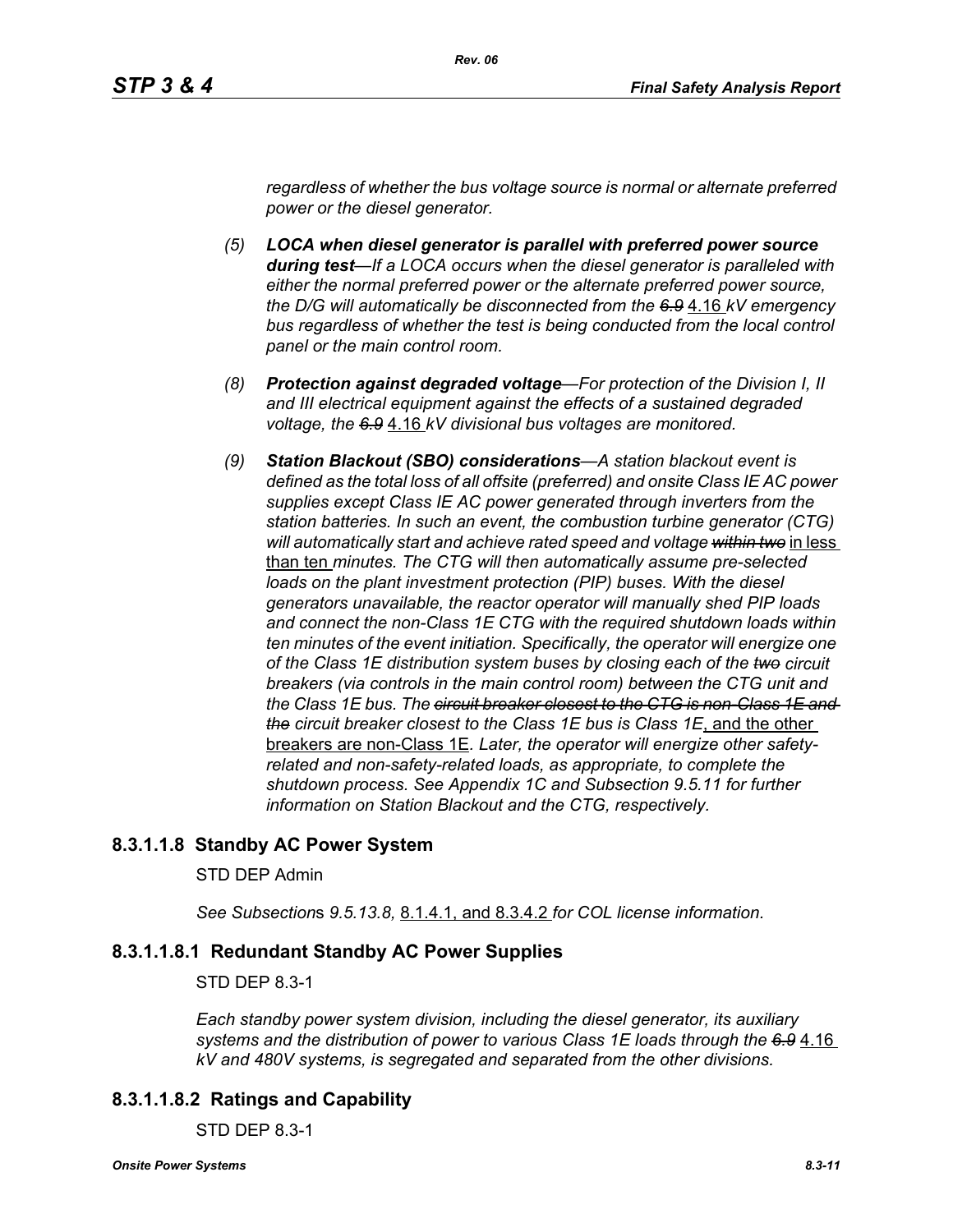*(5) Each diesel generator is sized to supply its post accident (LOCA) load requirements, and has a continuous load rating of 6.25* 9*MV*⋅*A @ 0.8 power factor (Figure 8.3-1). The overload rating is 110% of the rated output for a two-hour period out of a 24-hour period. A load profile analysis for each diesel generator will be performed in accordance with acceptable industry standards and/or practices.*

STP DEP 8.3-3

*(12) The maximum loads expected to occur for each division (according to nameplate ratings) do not exceed 90%* 95% *of the continuous power output rating of the diesel generator.* See Table 8.3-1 for diesel generator loads applicable to each division.

STD DEP 8.3-1

*(17) Bus voltage and frequency will recover to 6.9* 4.16 *kV±10% at 60±2% Hz within 10 seconds following trip and restart of the largest load.*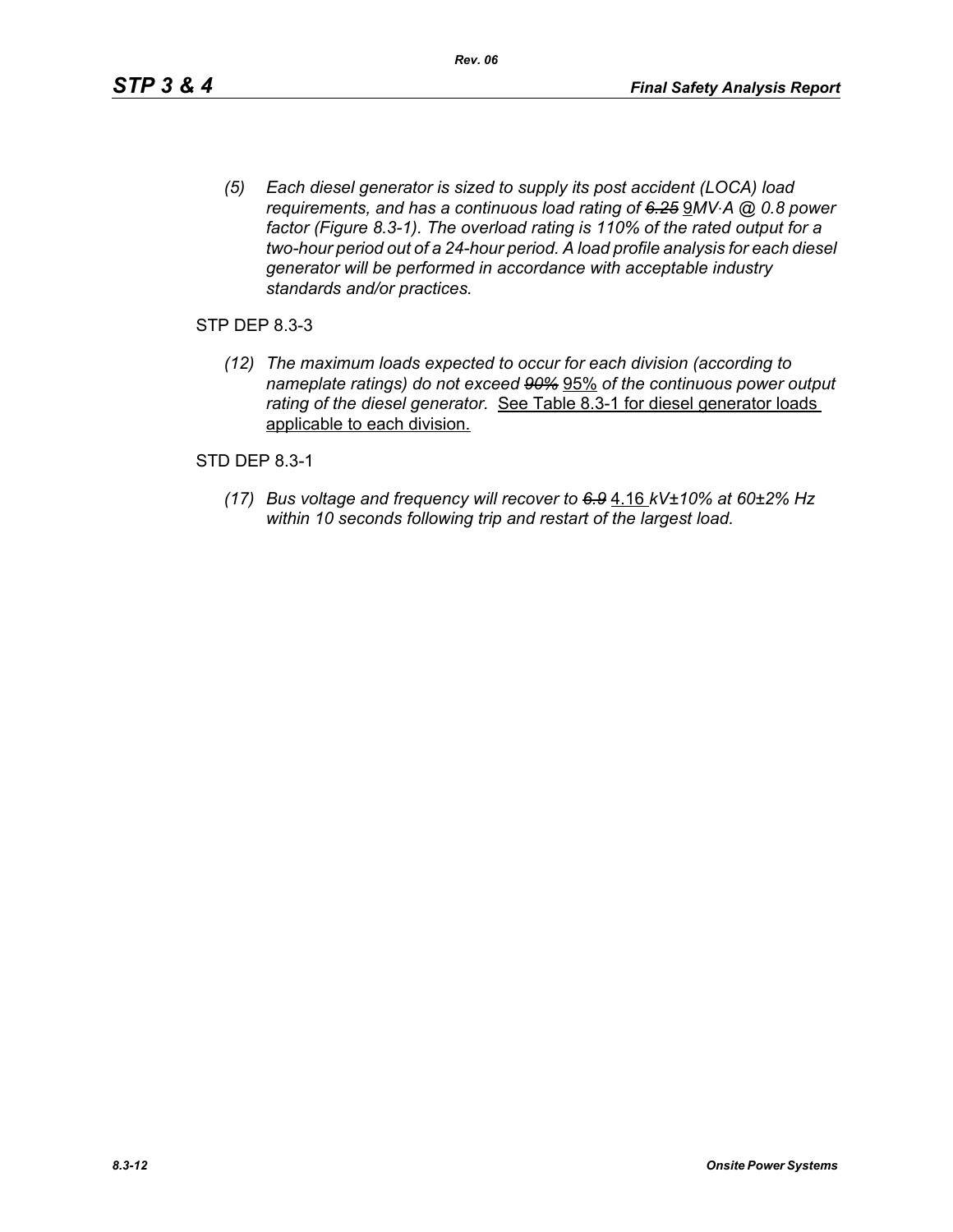### **8.3.1.2 Analysis**

STP DEP 1.1-2

STD DEP 8.3-1

STD DEP 9.5-1

- *(1) General Design Criteria (GDC):*
	- *(a) Criteria: GDCs 2, 4,* 5*, 17, 18 and 50.*
- *(2) Regulatory Guides (RGs):*
	- *(f) RG 1.75—Physical Independence of Electric Systems*

*Regarding Position C-1 of Regulatory Guide 1.75 (Subsection 8.3.1.1.1), the non-Class 1E FMCRD motors are supplied power from the Division 1 Class 1E bus through three dedicated power center transformers. The Class 1E load breakers* or protective devices connected in series *for the bus* are*is tripped by fault current for faults in the non-Class 1E load* prior to initiation of a trip of upstream breakers*.There is also a zone selective interlock provided from the load breaker to the Class 1E bus supply breaker so that the supply breaker is delayed from tripping while fault current is flowing in the non-Class 1E load feeder. This meets the intent of the Regulatory Guide position in that the main supply breaker is prevented from tripping on faults in the non-safety-related loads. The transfer switch downstream of the load feeder is associated, and meets Class 1E requirements.*

*There are three 6.9* 4.16 *kV electrical divisions which are independent load groups backed by individual diesel-generator sets. The low voltage AC systems consists of four divisions which are backed by independent DC battery, charger and inverter systems.*

- *(h) RG 1.108—Periodic Testing of Diesel Generator Units Used as Onsite Electric Power Systems at Nuclear Power Plants* Not Used
- (l) RG 1.81 Shared Emergency and Shutdown Electric Systems for Multi-Unit Nuclear Power Plants

STP 3 & 4 is a dual-unit station. Units 3 & 4 do not share AC or DC onsite emergency and shutdown electric systems. The onsite electric power systems are independent, separate, and designed with the capability of supplying minimum Engineered Safety Feature loads and loads required for attaining a safe and orderly cold shutdown of each unit, assuming a single failure and loss of offsite power.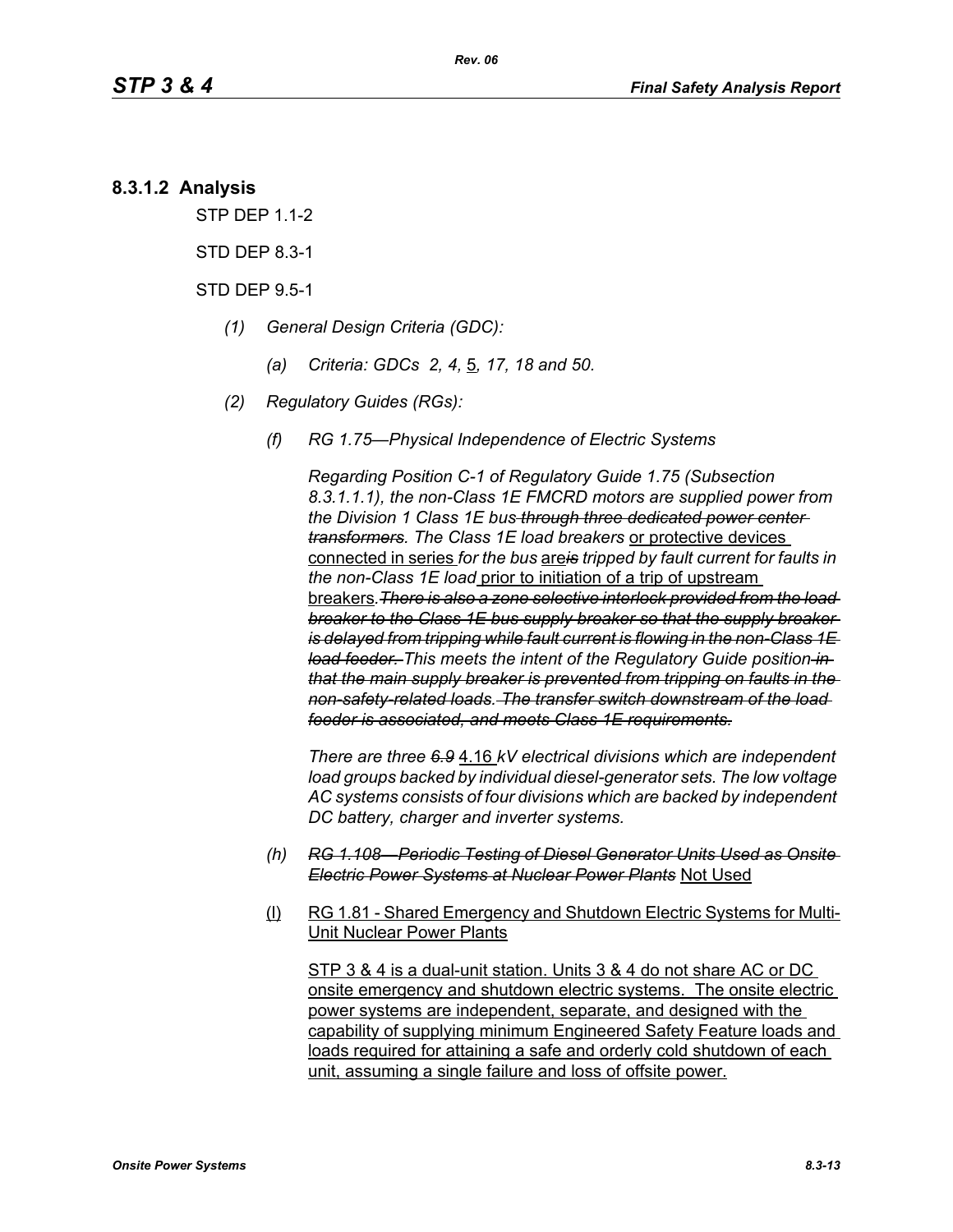- *(4) Other SRP Criteria:*
	- *(b) NRC Policy Issue On Alternate Power for Non-safety Loads*

*The ABWR reserve auxiliary transformer has the same rating as the three unit auxiliary transformers, and therefore can assume the full load of any one unit auxiliary transformer (Subsection 8.2.1.2). The interconnection capability for the ABWR is such that any plant loads can be manually connected to receive power from any of the six sources (i.e., the two switching stations, the combustion turbine, and the three diesel generators). Administrative controls are provided to prevent paralleling of sources (Subsection 8.3.4.15). The ABWR therefore exceeds the requirements of the policy issue.* Normal plant operating loads can be supplied by either the reserve or unit auxiliary transformers. Any non-safety power generation loads can be manually connected to receive power from any of the two sources (i.e., the two switching stations represented by the UATs and RATs) due to the interconnection capability for the ABWR. Any Plant Investment Protection (PIP) load can be manually connected to receive power from three sources (i.e., two switching stations and the CTG). Any Class 1E safety bus can be manually connected to receive power from four sources (i.e., two switching stations, the CTG, and the EDGs). Either the UATs or either of the RATs can supply the three Class 1E safety buses. Administrative controls are provided to prevent paralleling of sources (Subsection 8.3.4.15). The ABWR therefore exceeds the requirements of the policy issue.

# **8.3.2.1.2 Class 1E DC Loads**

STD DEP T1 3.4-1

STD DEP 8.3-1

*The 125 VDC Class 1E power is required for emergency lighting, diesel-generator field flashing, control and switching functions such as the control of 6.9 kV* medium voltage *and 480V switchgear, control relays, meters and indicators, multiplexers, vital AC power supplies, as well as DC components used in the reactor core isolation cooling system.*

### **8.3.2.1.3.1.1 Class 1E Electric Equipment Considerations**

#### STD DEP Admin

*(6) Breaker coordination analyses will be performed in accordance with IEEE 141, 242, and/or other acceptable industry standards or practices.*

#### *See Subsection 8.3.4.6 for COL license information.*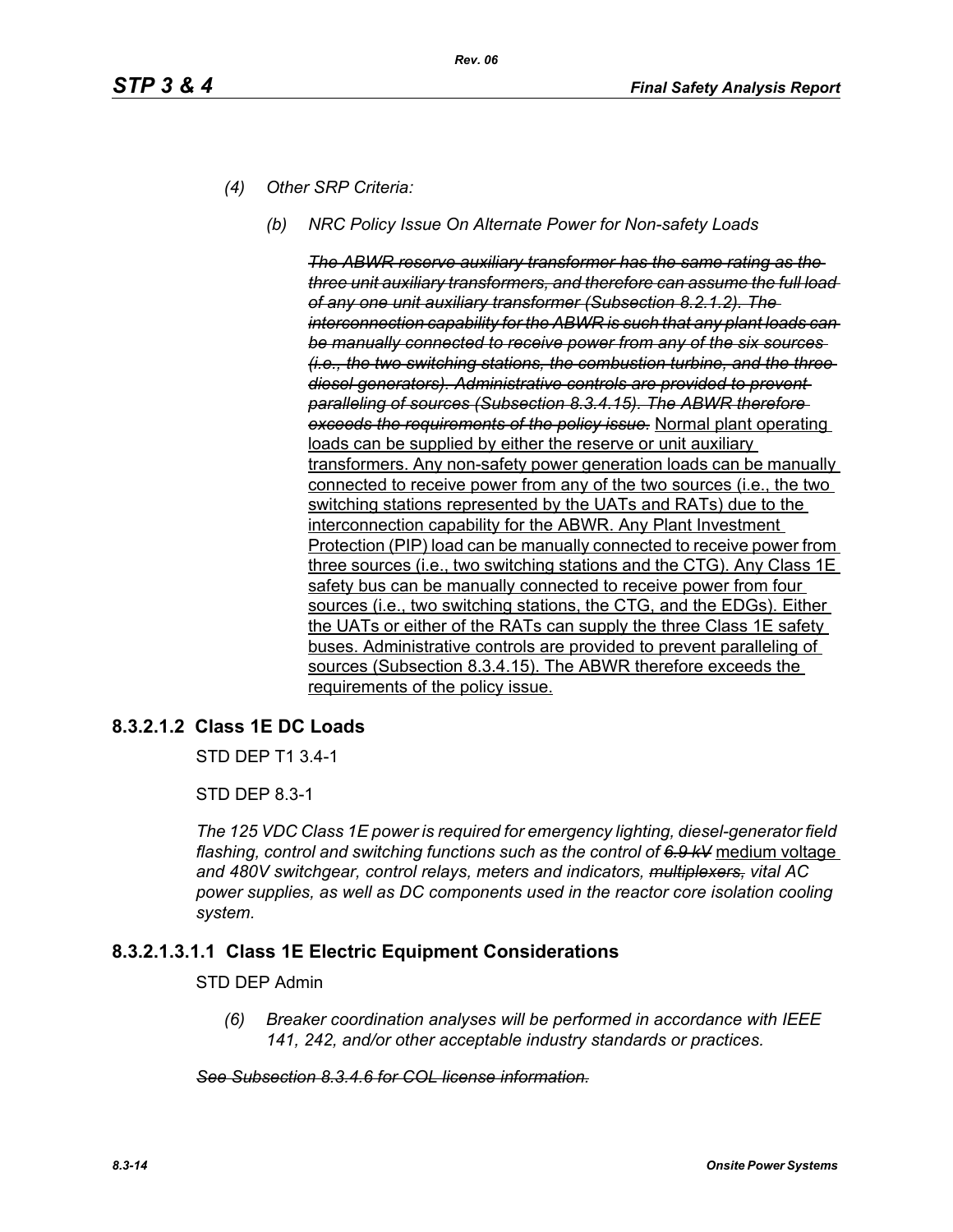# **8.3.2.1.3.5 Station Blackout**

STD DEP Admin

*Station blackout performance is discussed in Subsection 8.3.1.1.7(9) and Appendix 1C. See Subsections 9.5.13.19, 9.5.13.20, and 9.5.13.21*, and 1C.4.1 *for COL license information.*

# **8.3.2.2.2 Regulatory Requirements**

STP DEP 1.1-2

- *(2) Regulatory Guides (RGs)*
	- (l) RG 1.81 Shared Emergency and Shutdown Electric Systems for Multi-Unit Nuclear Power Plants

STP 3 & 4 is a dual-unit station. Units 3 & 4 do not share AC or DC onsite emergency and shutdown electric systems. The onsite electric power systems are independent, separate, and designed with the capability of supplying minimum Engineered Safety Feature loads and loads required for attaining a safe and orderly cold shutdown of each unit, assuming a single failure and loss of offsite power.

### **8.3.3.2.1S Testing of Power, Control, and Instrumentation Cables**

Medium voltage power cables, 480 Vac, 120 Vac and 125/250 Vdc power cables, control cables, and instrumentation cables which are underground and which support equipment covered by the Maintenance Rule are monitored and the results trended using techniques and at a frequency determined appropriate for the application based on a review of industry best practices.

# **8.3.3.5.1 Power, Instrumentation and Control Systems**

NOTE: Associated lighting circuits are described in Section 9.5.3 and associated Fine-Motion Control Rod Drive (FMCRD) circuits are described in Section 8.3.1.1.1. Any other associated circuits added beyond those described above must be specifically identified and justified. Associated circuits are defined in Section 5.5.1 of IEEE-384, with the clarification for Items (3) and (4) that non- Class 1E circuits being in an enclosed raceway without the required physical separation or barriers between the enclosed raceway and the Class 1E or associated cables makes the circuits (related to the non-Class 1E cable in the enclosed raceway) associated circuits.

### **8.3.3.5.1.3 Raceway Identification**

STD DEP 8.3-1

*All conduit is tagged with a unique conduit number, in addition to the marking characteristics shown below, at 4.57m intervals, at discontinuities, at pull boxes, at points of entrance and exit of rooms and at origin and destination of equipment.*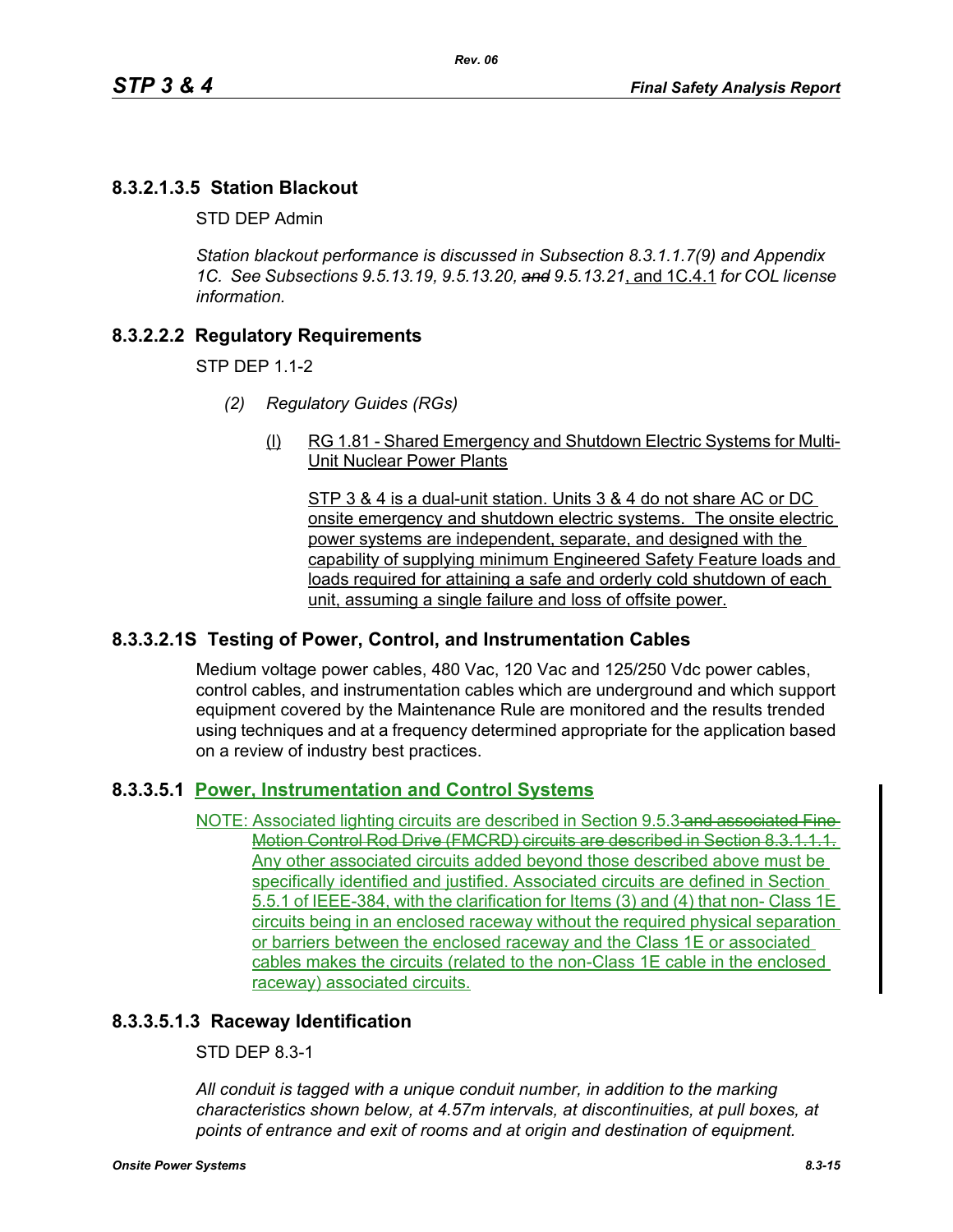*Conduits containing cables operating at above 600V (i.e., 6.9 kV) are also tagged to indicate the operating voltage. These markings are applied prior to the installation of the cables.*

*Note: Associated lighting circuits are described in Section 9.5.3 and associated Fine Motion Control Rod Drive (FMCRD) circuits are described in Section 8.3.1.1.1. Any other associated circuits added beyond those described above must be specifically identified and justified. Associated circuits are defined in Section 5.5.1 of IEEE-384, with the clarification for Items (3) and (4) that non- Class 1E circuits being in an enclosed raceway without the required physical separation or barriers between the enclosed raceway and the Class 1E or associated cables makes the circuits (related to the non-Class 1E cable in the enclosed raceway) associated circuits.*

### **8.3.3.6.1.1 Class 1E Electric Equipment Arrangement**

*(4) An independent raceway system is provided for each division of the Class 1E electric system. The raceways are arranged, physically, top to bottom, as follows (based on the function and the voltage class of the cables):*

#### Note:  $V5 =$  Medium voltage power, 13.8 kV (15 kV insulation class) for non-Class 1E systems only.

- *(a) V4 = Medium voltage power, 6.9* 4.16 kV (*8* 5 *kV insulation class).*
- *(5) Class 1E power system power supplies and distribution equipment (including diesel generators, batteries, battery chargers, CVCF power supplies, 6.9* 4.16 *kV switchgear, 480V load centers, and 480V motor control centers) are located in areas with access doors that are administratively controlled.*

### **8.3.3.6.2.2.4 Isolation Devices**

STD DEP 8.3-1

*Where electrical interfaces between Class 1E and non-Class 1E circuits or between Class 1E circuits of different divisions cannot be avoided, Class 1E isolation devices will be used. AC isolation (the FMCRD drives on Division 1 is the only case) is provided by Class1E interlocked circuit breaker coordination as described in Subsection 8.3.1.1.1.*

# **8.3.3.9S Monitoring of Manholes**

Monitoring systems are installed in manholes to identify high water level due to failure of the pumps. Additionally, manholes will be inspected every year to ensure water levels are below the lowest layer of cables, to confirm sump pump and alarm functionality, and to ensure proper seating of manhole covers. If required, manhole covers will be sealed to minimize water ingression.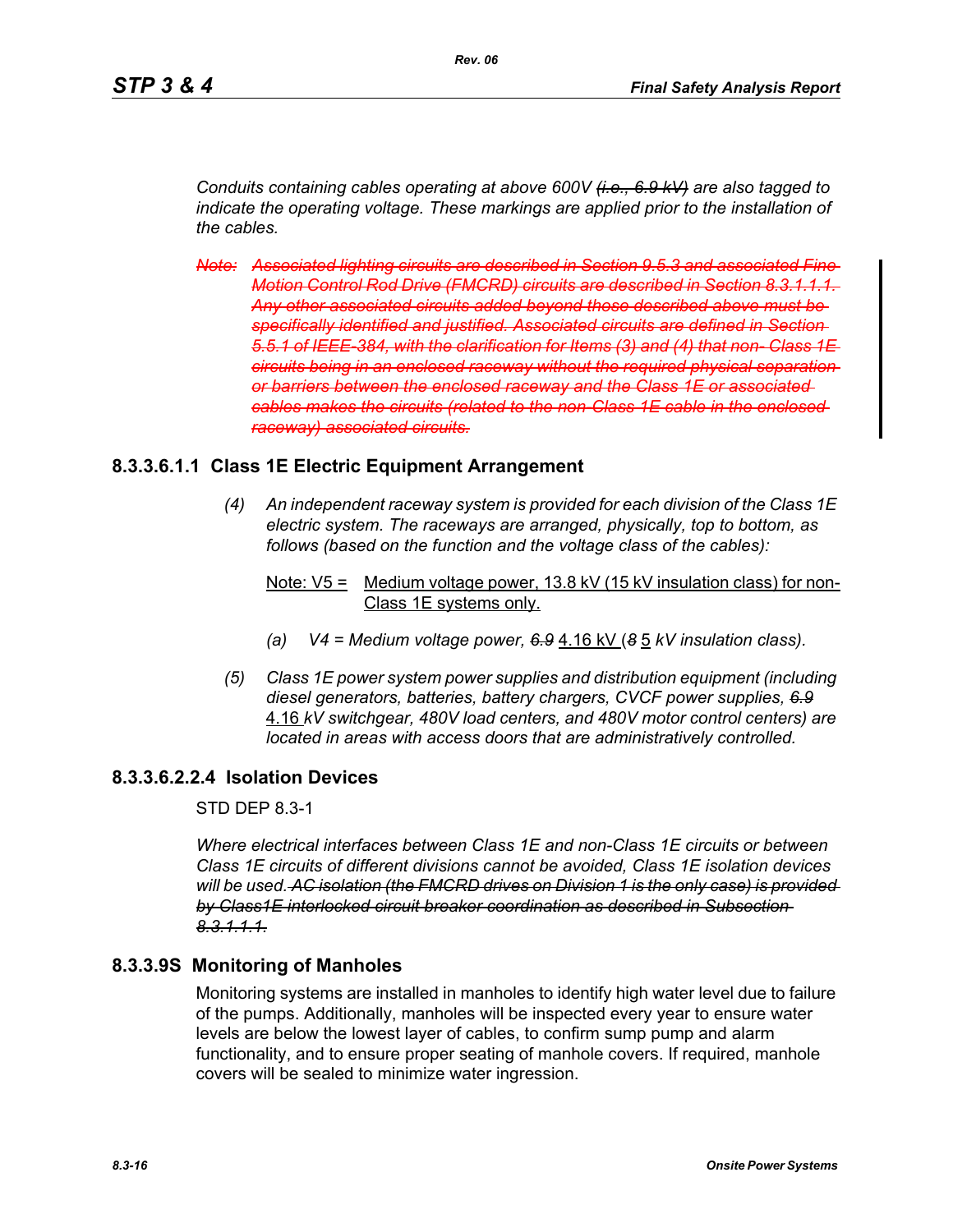# **8.3.4 COL License Information**

# **8.3.4.1 Not Used**

# **8.3.4.2 Diesel Generator Design Details**

The following site-specific supplement addresses COL License Information Item 8.8.

Procurement documents for the emergency diesel generators will specify that the diesel generators will be capable of reaching full speed and voltage within 20 seconds after the signal to start and that the vendor's testing that demonstrates this capability will be witnessed by QA. Procedure(s) which implement the testing guidance provided in RG 1.9 and IEEE 387 will be developed before fuel load to test that each emergency diesel generator meets the requirement to reach full speed and voltage within 20 seconds after the start signal is initiated. These procedures will be developed consistent with the plant operating procedure development plan in Section 13.5. In addition, the Technical Specifications (see Chapter 16) require periodic retesting and verification that each emergency diesel generator meets this requirement. (COM 8.3- 1)

# **8.3.4.3 Not Used**

# **8.3.4.4 Protective Devices for Electrical Penetration Assemblies**

The following site-specific supplement addresses COL License Information Item 8.10.

Procedure(s) will be developed before fuel load that demonstrates the functional capability of the electrical penetration assembly protective devices to perform their required safety functions. These procedures include periodic testing and calibration of the protective devices (except for fuses which will be inspected) to demonstrate their functional capability for the circuits that pass through the containment electrical penetrations assemblies and require special consideration as defined by IEEE-741. A sample of each different type of over current device is selected for periodic testing during refueling outages. The testing includes verification of thermal and instantaneous trip characteristics of molded case circuit breakers; verification of long time, short time, and instantaneous trips of medium voltage air circuit breakers; and verification of long time, short time, and instantaneous trips of low voltage air circuit breakers. The procedures will be developed before fuel load consistent with the plant operating procedure development plan in Section 13.5. (COM 8.3-2)

- **8.3.4.5 Not Used**
- **8.3.4.6 Not Used**
- **8.3.4.7 Not Used**
- **8.3.4.8 Not Used**

# **8.3.4.9 Offsite Power Supply Arrangement**

The following site-specific supplement addresses COL License Information Item 8.15.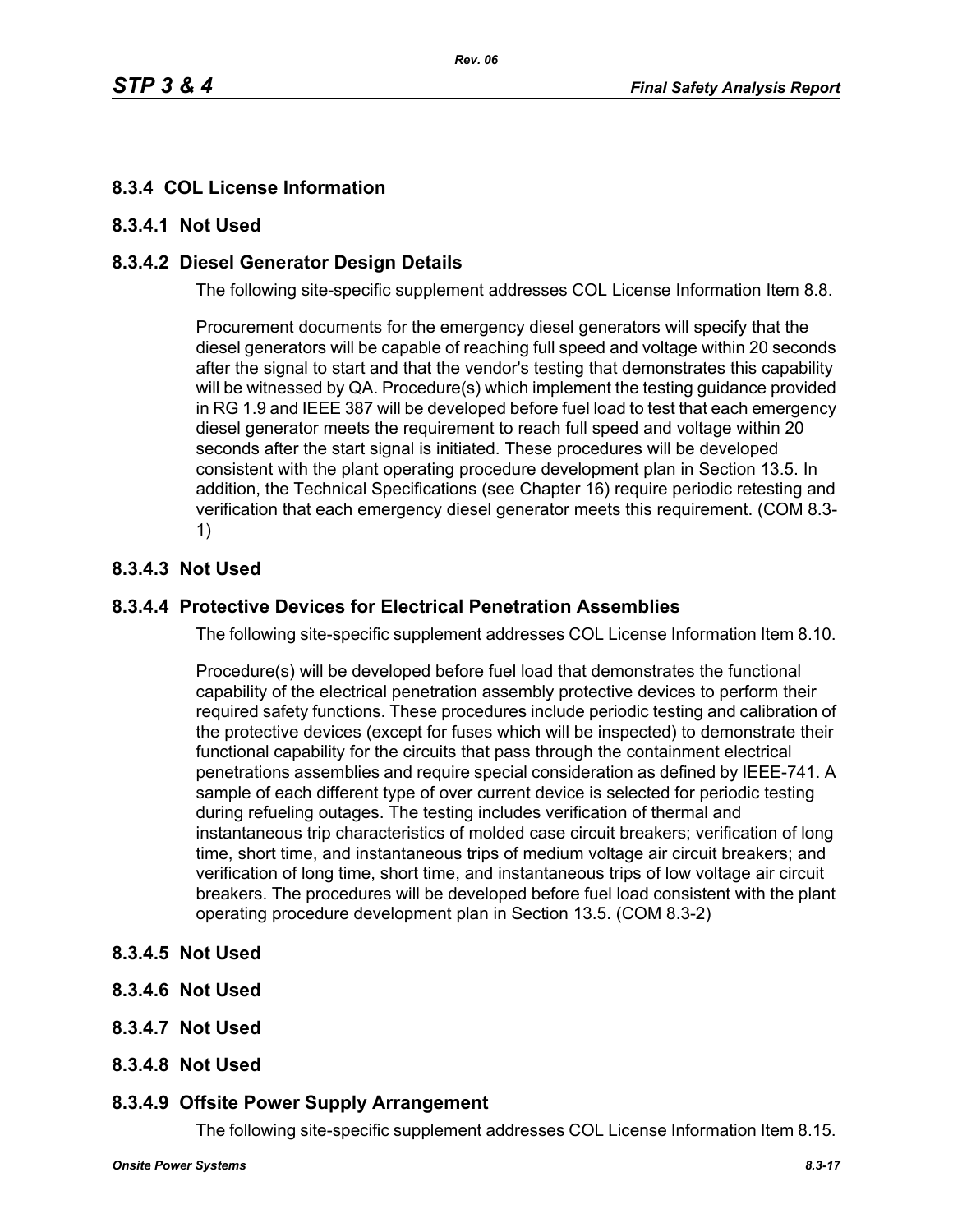Procedure(s) that require one of three divisional buses to be fed from an alternate source during normal operation to prevent the simultaneous de-energization of all divisional buses on the loss of one offsite power supply, will be developed prior to fuel load. Technical Specifications limit operation when both of the reserve auxiliary transformers or all three (3) unit auxiliary transformers are inoperable. These procedures will be developed consistent with the plant operating procedure development plan in Section 13.5. (COM 8.3-3)

### **8.3.4.10 Not Used**

**8.3.4.11 Not Used**

### **8.3.4.12 Not Used**

### **8.3.4.13 Load Testing of Class 1E Switchgear and Motor Control Centers**

The following site-specific supplement addresses COL License Information Item 8.19.

The availability of adequate voltage (+/-10%) at the device load from Class 1E switchgear and motor control centers for different operating scenarios will be determined by analysis. The electrical model for the analysis will be validated by site testing prior to fuel load. The capability of critical electrical equipment to operate within +/- 10% of nominal voltage will also be confirmed by vendor testing of the system components before shipment. (COM 8.3- 4)

### **8.3.4.14 Administrative Controls for Bus Grounding Circuit Devices**

This subsection of the ABWR DCD is replaced in its entirety with the following sitespecific supplement which addresses COL License Information Item 8.20.

Plant operating procedures will provide appropriate administrative controls to assure that bus grounding circuit devices are removed whenever the corresponding buses are energized. Operation and maintenance procedures, that provide directions to energize or deenergize high voltage electrical equipment, will also include instructions regarding bus grounding circuit devices to assure that they are in the correct position. These procedures will be developed prior to fuel load and be consistent with the plant operating procedure development plan in Section 13.5. (COM 8.3-5)

### **8.3.4.15 Administrative Controls for Manual Interconnections**

The following site-specific supplement addresses COL License Information Item 8.21.

Plant operating procedure(s) to prevent paralleling of redundant onsite Class 1E power supplies from different buses and sources to power plant loads will be developed prior to fuel load. These procedures will be developed consistent with the plant operating procedure development plan in Section 13.5. (COM 8.3-6)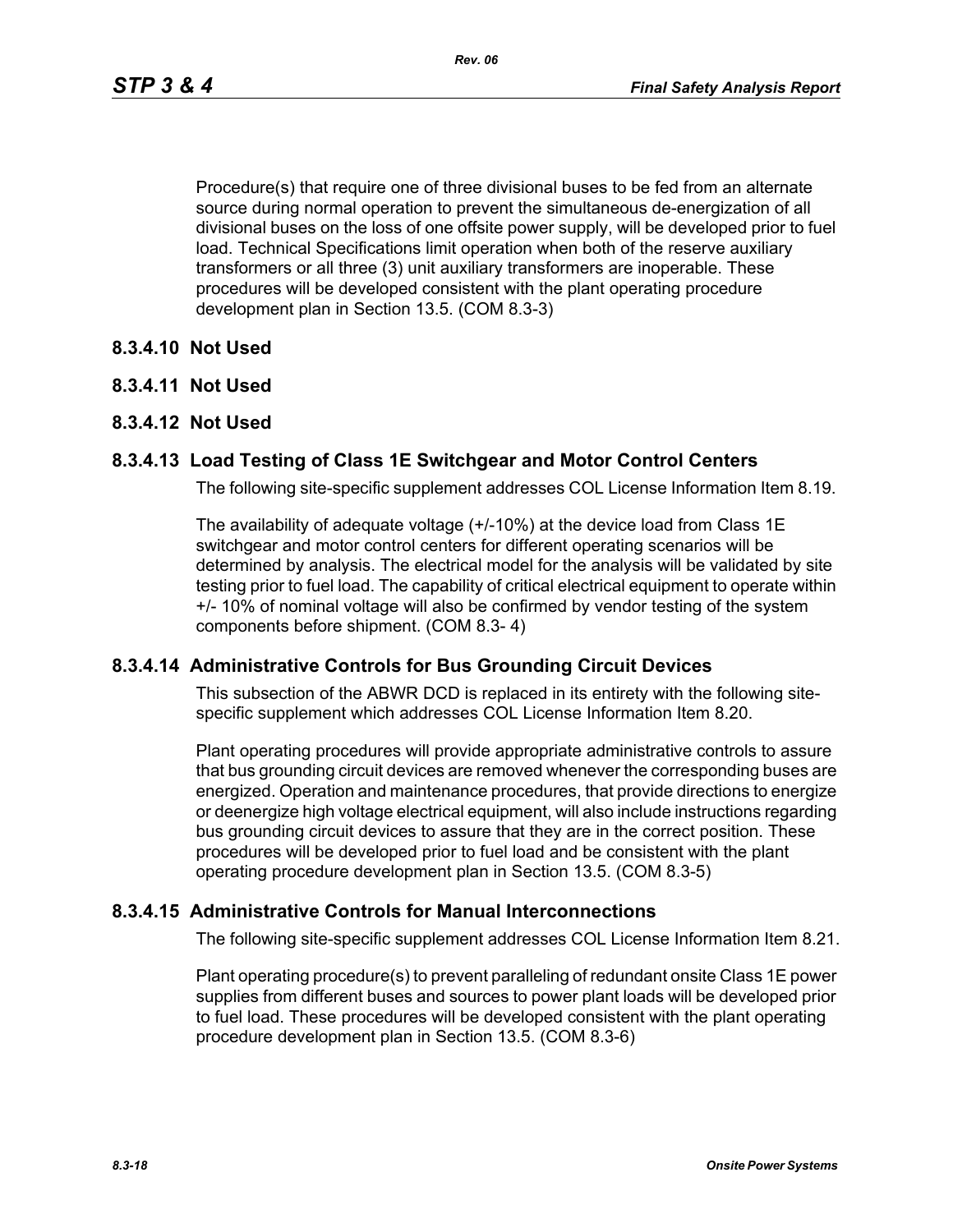# **8.3.4.16 Not Used**

# **8.3.4.17 Common Industrial Standards Referenced in Purchase Specifications**

The following site-specific supplement addresses COL License Information Item 8.23.

The appropriate industrial standards, such as those listed in Subsection 8.3.5, for the assurance of quality manufacturing of both Class 1E and non-Class 1E equipment, will be referenced in the purchase documents.

# **8.3.4.18 Administrative Controls for Switching 125 VDC Standby Charger**

The following site-specific supplement addresses COL License Information Item 8.24.

Plant operating procedure(s) and administrative key controls will be developed prior to fuel load to assure that all input and output circuit breakers for the standby battery charger are in the open position when the charger is not in use, and at least two circuit breakers in series are verified to be open between redundant divisions when the standby charger is placed into service (Section 8.3.2.1.3). The interlocks are also addressed in the single line diagrams (Figures 8.3-1). These procedures will be developed consistent with the plant operating procedure development plan in Section 13.5. (COM 8.3-7)

# **8.3.4.19 Control of Access to Class 1E Power Equipment**

The following site-specific supplement addresses COL License Information Item 8.25.

Procedure(s) that contain appropriate administrative controls to limit access to Class 1E power equipment areas and Class 1E distribution panels, will be developed prior to fuel load. Class 1E power system power supplies and distribution equipment (including diesel generators, batteries, battery chargers, CVCF power supplies, 4.16 kV switchgear, 480 V load centers, 480 V motor control centers) are all located within the Vital Area areas and access is controlled accordingly. In addition, AC and DC distribution panels are located in the same areas or similar areas as Class 1E power supplies and distribution equipment or the distribution panels are capable of being locked, so that access to circuit breakers can be administratively controlled. These procedures will be developed consistent with the plant operating procedure development plan in Section 13.5. (COM 8.3-8)

# **8.3.4.20 Periodic Testing of Voltage Protection Equipment**

The following site-specific supplement addresses COL License Information Item 8.26.

Procedure(s) which implement the testing requirements of RG 1.118 and IEEE 338 for the periodic testing of instruments, timers, and other electrical equipment designed to protect the distribution system from: (1) loss of offsite voltage, and (2) degradation of offsite voltage, will be developed prior to fuel load. These procedures will be developed consistent with the plant operating procedure development plan in Section 13.5. (COM 8.3-9)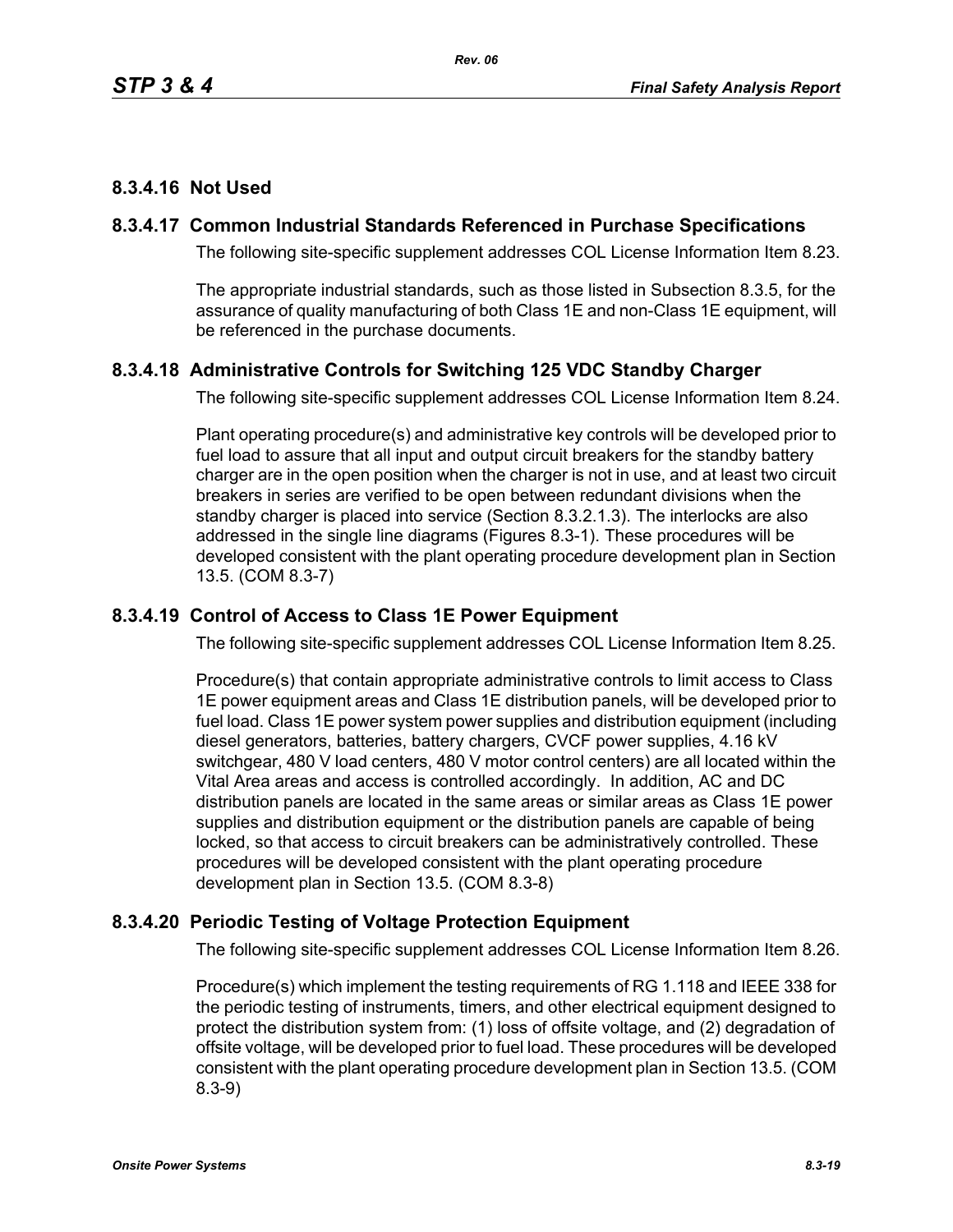# **8.3.4.21 Diesel Generator Parallel Test Mode**

The following site-specific supplement addresses COL License Information Item 8.27.

Procedure(s) will be developed prior to fuel load which provide for the periodic testing of the diesel generator interlocks which restore units to emergency standby in the event of a LOCA or LOPP. Such procedures shall require that each diesel generator set be operated independently of the other sets, and be connected to the utility power system only by manual control during testing or for bus transfer. Also, such procedures shall require that the duration of the connection between the preferred power supply and the standby power supply shall be minimized in accordance with Section 6.1.3 of IEEE-308. These procedures will be developed consistent with the plant operating procedure development plan in Section 13.5 (COM 8.3-10)

# **8.3.4.22 Periodic Testing of Diesel Generator Protective Relaying**

The following site-specific supplement addresses COL License Information Item 8.28.

Procedure(s) which implement the testing requirements of RG 1.9 and IEEE 387 for periodic testing of diesel generator protective relaying, bypass circuitry, and annunciation will be developed prior to fuel load. These procedures will be developed consistent with the plant operating procedure development plan in Section 13.5. (COM 8.3-11)

# **8.3.4.23 Periodic Testing of Diesel Generator Synchronizing Interlocks**

The following site-specific supplement addresses COL License Information Item 8.29.

Procedure(s) which implement the testing requirements of RG 1.9 and IEEE 387 for periodic testing of diesel generator synchronizing interlocks, and to prevent incorrect synchronization whenever the diesel generator is required to operate in parallel with the preferred power supply will be developed prior to fuel load. These procedures will be developed consistent with the plant operating procedure development plan in Section 13.5. (COM 8.3-12)

# **8.3.4.24 Periodic Testing of Thermal Overloads and Bypass Circuitry**

The following site-specific supplement addresses COL License Information Item 8.30.

Procedure(s) for the periodic testing of thermal overloads and associated bypass circuitry for Class 1E MOVs to the requirements of RG 1.106 will be developed prior to fuel load. These procedures will be developed consistent with the plant operating procedure development plan in Section 13.5. (COM 8.3-13)

# **8.3.4.25 Periodic Inspection/Testing of Lighting Systems**

The following site-specific supplement addresses COL License Information Item 8.31.

Procedure(s) for periodic inspection of all lighting systems installed in safety-related areas and in passageways leading to and from these areas and for periodic inspection of the lighting systems which are normally de-energized (e.g., DC-powered lamps), will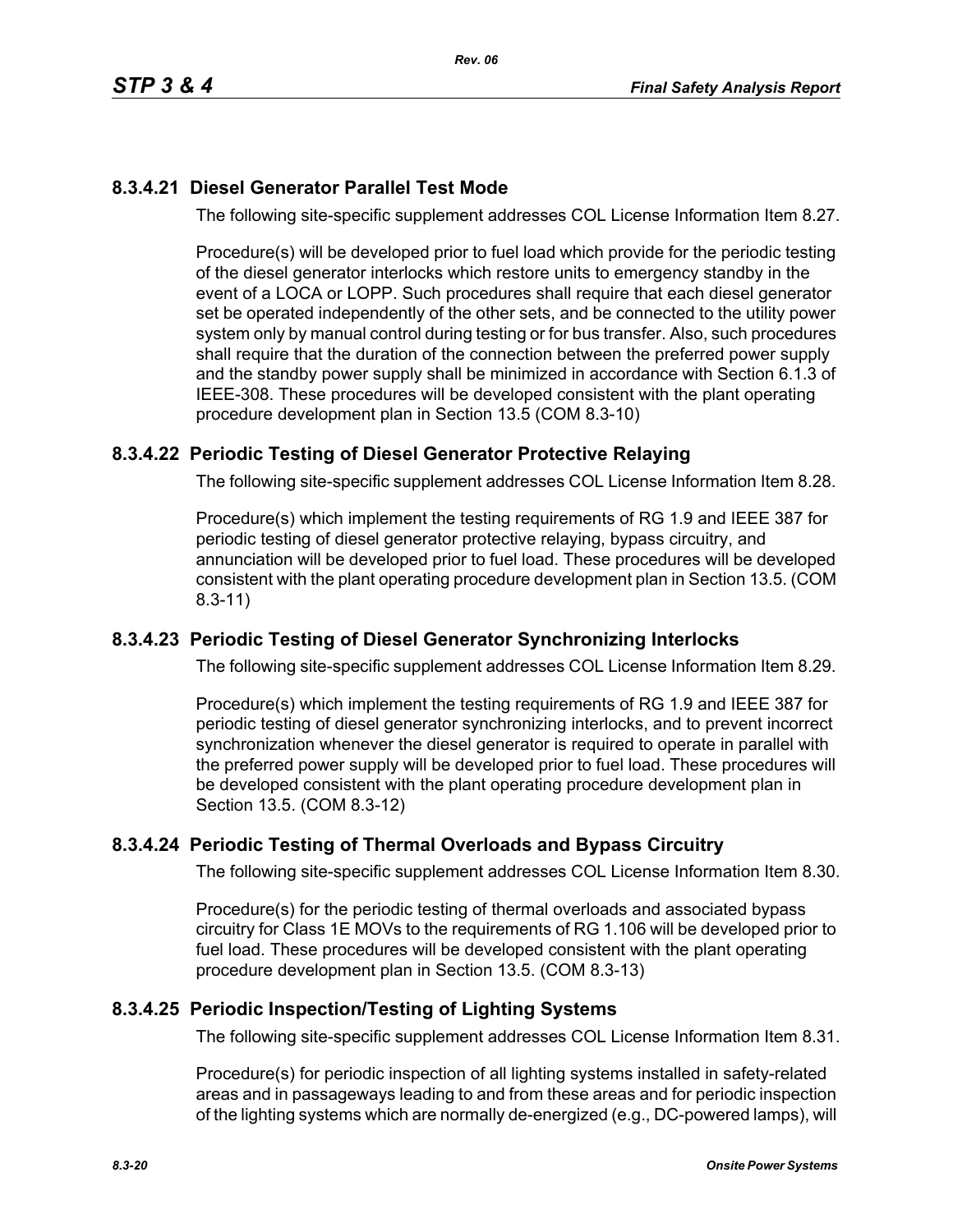be developed prior to fuel load. These procedures will be developed consistent with the plant operating procedure development plan in Section 13.5. (COM 8.3-14)

# **8.3.4.26 Controls for Limiting Potential Hazards into Cable Chases**

The following site-specific supplement addresses COL License Information Item 8.32.

Procedure(s) to control and limit the introduction of potential hazards into cable chases and control room areas will be developed prior to fuel load. These procedures will be developed consistent with the plant operating procedure development plan in Section 13.5. (COM 8.3-15)

# **8.3.4.27 Periodic Testing of Class 1E Equipment Protective Relaying**

The following site-specific supplement addresses COL License Information Item 8.33.

Procedure(s) for the periodic testing of all protective relaying and thermal overloads associated with Class 1E motors and switchgear will be developed prior to fuel load. These procedures will be developed consistent with the plant operating procedure development plan in Section 13.5. (COM 8.3-16)

# **8.3.4.28 Periodic Testing of CVCF Power Supplies and EPAs**

The following site-specific supplement addresses COL License Information Item 8.34.

Procedure(s) for the periodic testing of CVCF power supplies (including alarms) and associated Electrical Protection Assemblies (EPAs) which provide power to the Reactor Protection System will be developed prior to fuel load. These procedures will be developed consistent with the plant operating procedure development plan in Section 13.5. (COM 8.3-17)

# **8.3.4.29 Periodic Testing of Class 1E Circuit Breakers**

This subsection of the ABWR DCD is replaced in its entirety with the following sitespecific supplement which addresses COL License Information Item 8.35.

Procedure(s) for the periodic calibration and functional testing of the fault interrupt capability of all Class 1E breakers; the fault interrupt coordination between supply and load breakers for each Class 1E load and each Division I non-Class 1E load will be developed prior to fuel load. These procedures will be developed consistent with the plant operating procedure development plan in Section 13.5. (COM 8.3-18)

# **8.3.4.30 Periodic Testing of Electrical Systems & Equipment**

The following site-specific supplement addresses COL License Information Item 8.36.

Procedure(s) for the periodic testing of all Class 1E electrical systems and equipment in accordance with surveillance and test requirements of Section 7 of IEEE 308, will be developed prior to fuel load consistent with the plant operating procedure development plan in Section 13.5. (COM 8.3-19)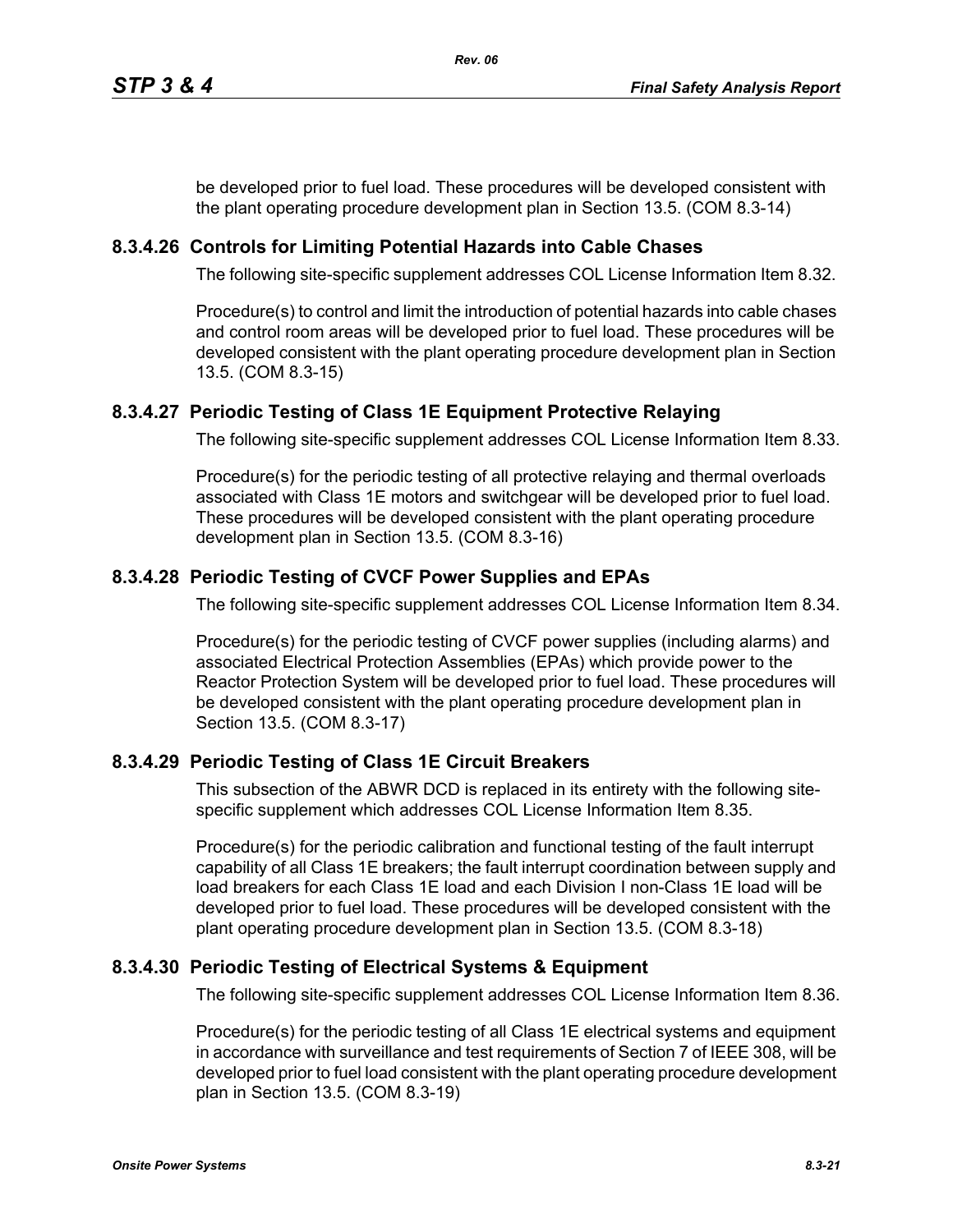# **8.3.4.31 Not Used**

### **8.3.4.32 Class 1E Battery Installation and Maintenance Requirements**

The following site-specific supplement addresses COL License Information Item 8.38.

Procedure(s) for the installation, maintenance, testing and replacement of Class 1E station batteries which meet the requirements of IEEE 484 and Section 5 of IEEE 946, will be developed prior to fuel load. These procedures will be developed consistent with the plant operating procedure development plan in Section 13.5. (COM 8.3-20)

# **8.3.4.33 Periodic Testing of Class 1E Batteries**

The following site-specific supplement addresses COL License Information Item 8.39.

Procedure(s) for the periodic testing of Class 1E station batteries in accordance with the requirements of Section 7 of IEEE 308 to ensure sufficient capacity and capability to supply power to their connected loads will be developed prior to fuel load. These procedures will be developed consistent with the plant operating procedure development plan in Section 13.5. (COM 8.3-21)

# **8.3.4.34 Periodic Testing of Class 1E CVCF Power Supplies**

The following site-specific supplement addresses COL License Information Item 8.40.

Procedure(s) for the periodic testing of Class 1E constant voltage constant frequency (CVCF) power supplies to ensure sufficient capacity to supply power to their connected loads, will be developed prior to fuel load. These procedures will be developed consistent with the plant operating procedure development plan in Section 13.5. (COM 8.3-22)

# **8.3.4.35 Periodic Testing of Class 1E Battery Chargers**

The following site-specific supplement addresses COL License Information Item 8.41.

Procedure(s) for the periodic testing of Class 1E battery chargers to ensure sufficient capacity to supply power to their connected loads will be developed prior to fuel load. These procedures will be developed consistent with the plant operating procedure development plan in Section 13.5. (COM 8.3-23)

### **8.3.4.36 Periodic Testing of Class 1E Diesel Generators**

The following site-specific supplement addresses COL License Information Item 8.42.

Procedure(s) for the periodic testing and/or analysis of Class 1E diesel generators to demonstrate their capability to satisfy the criteria in Subsection 8.3.1.1.8.2, to supply the actual full design basis load current for each sequenced load step, and to manually start each diesel generator will be developed prior to fuel load. These procedures will be developed prior to fuel load consistent with the plant operating procedure development plan in Section 13.5. (COM 8.3-24)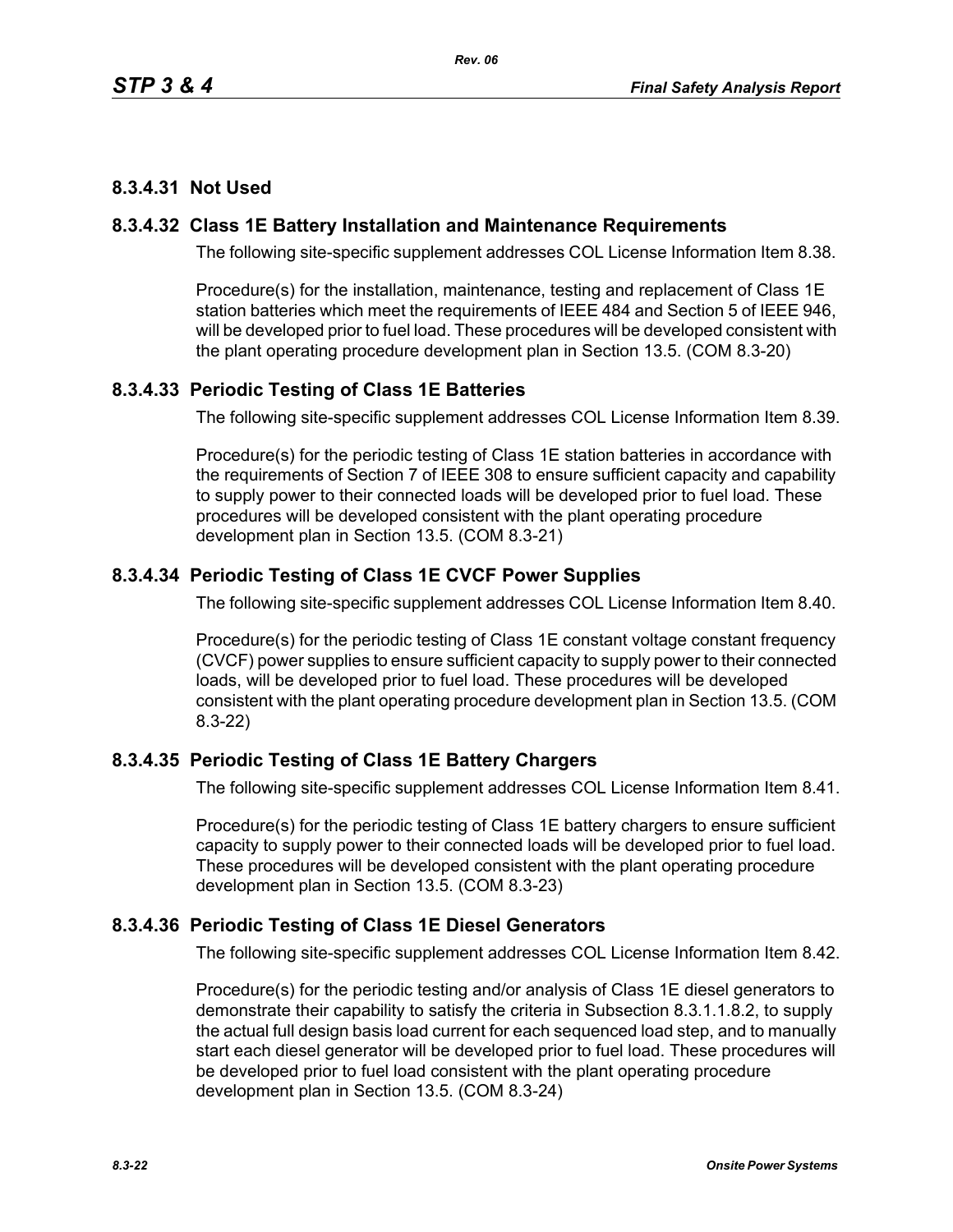### **8.3.5 References**

STD DEP 8.3-1

*7.2 kV-rated* Medium voltage *metal-clad Switchgear*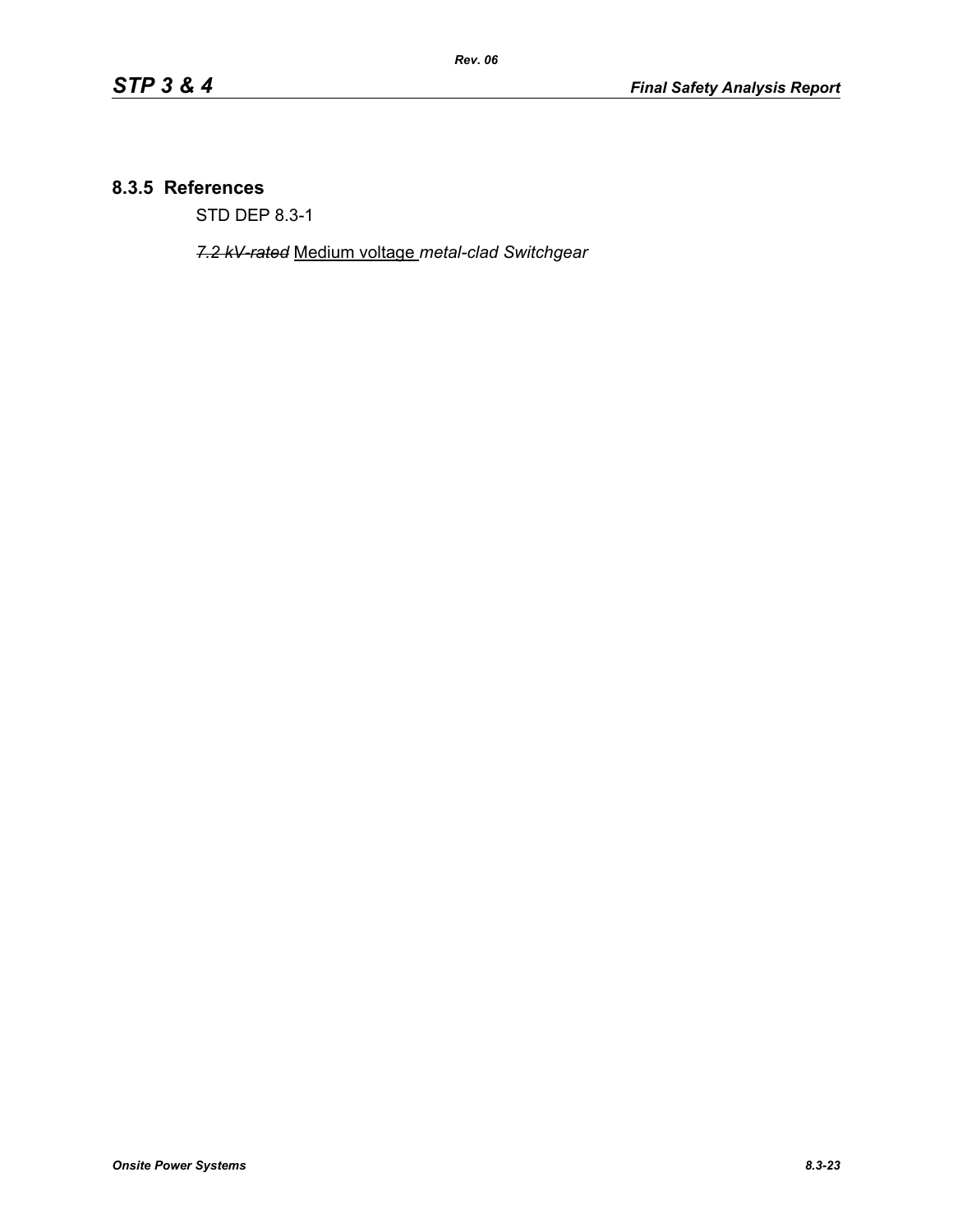# Table 8.3-1 from the reference ABWR DCD is replaced in its entirety with the following.

|                 |                                                                         |                          |                                 |               | <b>Generator Connected Loads (kW)</b> |                   |
|-----------------|-------------------------------------------------------------------------|--------------------------|---------------------------------|---------------|---------------------------------------|-------------------|
|                 |                                                                         | Rating                   | A                               | B             | $\mathbf C$                           |                   |
| Sys. No         | <b>Load Description</b>                                                 | (kW)                     | (Div)                           | (Div II)      | (Div III)                             | Note <sup>®</sup> |
| -----           | <b>Motor operated Valves</b>                                            | 160x3                    | Χ                               | Χ             | Χ                                     | (2)               |
| C12             | <b>FMCRD</b>                                                            | 432x1                    | 432                             |               |                                       |                   |
| C <sub>41</sub> | <b>SLC Pump</b>                                                         | 50x2                     | 50                              | 50            |                                       |                   |
| E11             | <b>RHR Pump</b><br>Fill Pump                                            | 589x3<br>4x3             | 589<br>X                        | 589<br>X      | 589<br>X                              |                   |
| E22<br>P21      | <b>HPCF Pump</b><br>RCW Pump (Div I, II)<br>(Div III)                   | 1689x2<br>389x4<br>300x2 | $\overline{\phantom{a}}$<br>778 | 1689<br>778   | 1689<br>600                           |                   |
| P <sub>25</sub> | <b>HECW Pump</b><br><b>HECW Refrigerator</b>                            | 50x5<br>367x5            | 50<br>367                       | 100<br>734    | 100<br>734                            |                   |
| P41             | <b>RSW Pump</b>                                                         | 530x6                    | 1060                            | 1060          | 1060                                  |                   |
| R <sub>23</sub> | P/C Transformer Loss                                                    | 30x6                     | 60                              | 60            | 60                                    |                   |
| R42             | DC 125V Charger (Div I, II, III)<br>(Div IV)<br>125 VDC Standby Charger | 98x3<br>56x1<br>98       | 98<br>-<br>98                   | 98<br>56      | 98<br>-<br>98                         | (3)               |
| R46             | <b>Vital CVCF</b><br>(Div I, II, III)<br>(Div IV)                       | 28x3<br>28               | 28                              | 28<br>28      | 28                                    | (3)               |
| R47             | Instrument and Control Power<br>(Div I, II, III)<br>(Div IV)            | 40x3<br>40               | 40                              | 40<br>40      | 40<br>-                               | (3)               |
| R <sub>52</sub> | Lighting                                                                | 100x3                    | 100                             | 100           | 100                                   |                   |
| T22             | <b>SGTS Fan</b><br><b>SGTS Heaters</b><br><b>SGTS Cooling Fan</b>       | 61x2<br>26x2<br>4x2      |                                 | 61<br>26<br>4 | 61<br>26<br>4                         |                   |
| U41             | <b>CRHA Supply Fans</b><br><b>CRHA HVAC Emergency</b>                   | 122x4                    |                                 | 244           | 244                                   | (5)               |
|                 | Filter Unit Supply Fans<br><b>CBSREA HVAC</b>                           | 17x4                     |                                 | 34            | 34                                    | (5)               |
|                 | <b>Supply Fans</b><br><b>RBSREEHVAC</b>                                 | 61x6                     | 122                             | 122           | 122                                   | (5)               |
|                 | <b>Supply Fans</b><br>RBSRDGHVAC Emergency                              | 61x6                     | 122                             | 122           | 122                                   | (5)               |
|                 | <b>Supply Fans</b>                                                      | 50x6                     | 100                             | 100           | 100                                   | (5)               |

**Table 8.3-1 D/G Load Table—LOCA + LOPP**

*Rev. 06*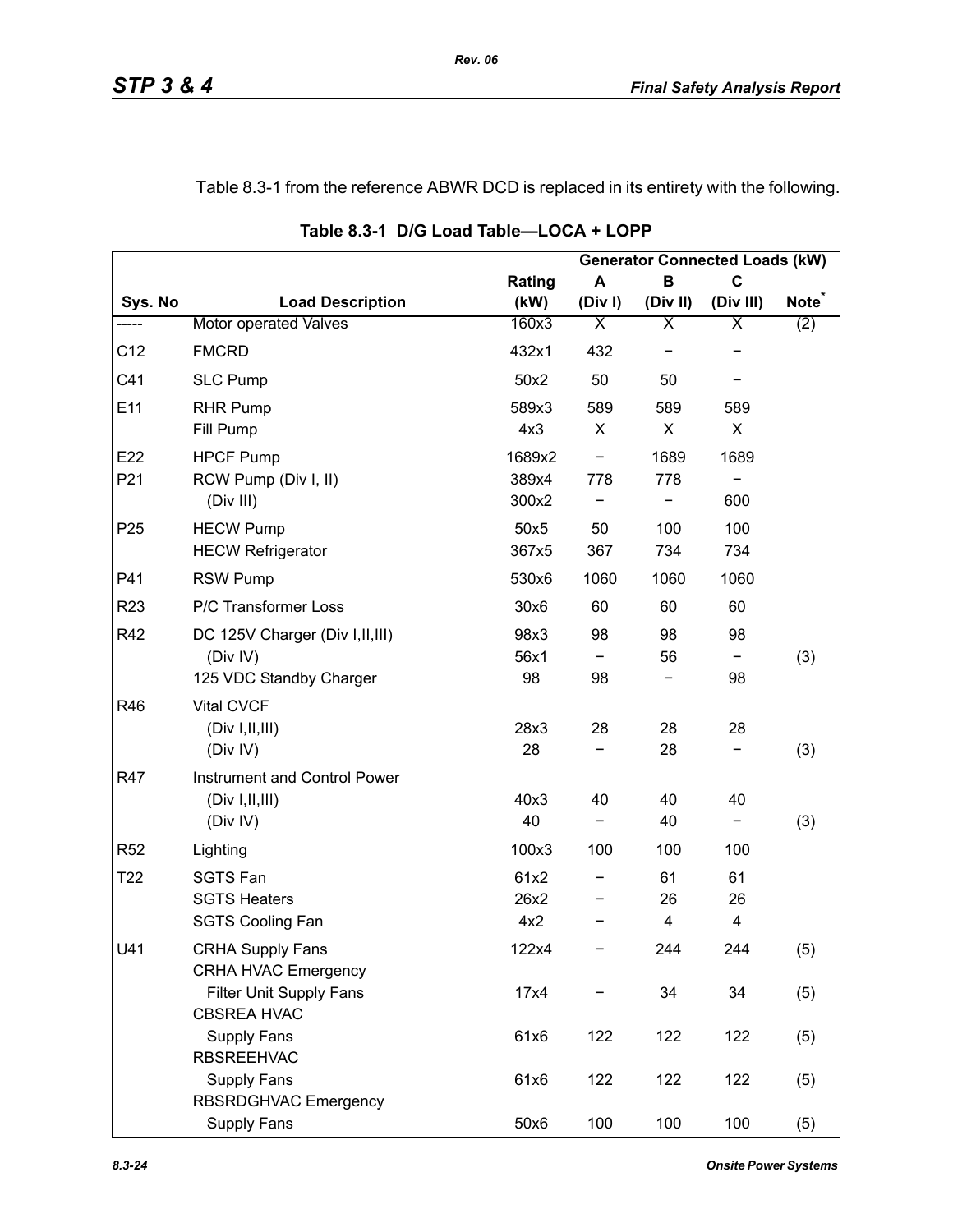|             |                                          |        |         |          | <b>Generator Connected Loads (kW)</b> |                   |
|-------------|------------------------------------------|--------|---------|----------|---------------------------------------|-------------------|
|             |                                          | Rating | A       | в        | C                                     |                   |
| Sys. No     | <b>Load Description</b>                  | (kW)   | (Div I) | (Div II) | (Div III)                             | Note <sup>*</sup> |
|             | <b>RBSREEHVAC Supply</b>                 |        |         |          |                                       |                   |
|             | <b>Electrical Heating Coil</b>           | 101x6  | X       | X        | X                                     |                   |
|             | Cooling Tower Fan                        | 208x6  | 416     | 416      | 416                                   |                   |
|             | UHS HVAC Fan                             | 41x3   | 41      | 41       | 41                                    |                   |
|             | <b>UHS Unit Heater</b>                   | 180x3  | 180     | 180      | 180                                   |                   |
| Other Loads |                                          |        | 174     | 140      | 131                                   |                   |
|             | <b>Total Connected Loads</b>             |        | 5271    | 7306     | 7043                                  |                   |
|             | Total Standby Loads and Short Time Loads |        | 538     | 677      | 677                                   |                   |
|             | <b>Total Operating Loads</b>             |        | 4733    | 6629     | 6366                                  |                   |

|  |  |  | Table 8.3-1 D/G Load Table—LOCA + LOPP (Continued) |
|--|--|--|----------------------------------------------------|
|--|--|--|----------------------------------------------------|

\* See Table 8.3-3 for Notes

### **Table 8.3-3 Notes for Tables 8.3-1 and 8.3-2**

- *(3) Div. IV battery charger is fed from Div. II motor control center*s*.*
- *(4) Load description acronyms are interpreted as follows:*

| CRHA              | Control Room Habitability Area                                                    |
|-------------------|-----------------------------------------------------------------------------------|
| <b>CBSREA</b>     | <b>Control Building Safety-Related</b><br><b>Equipment Area</b>                   |
| FCS               | <del>Flammability Control System</del>                                            |
| <b>RBSREEHVAC</b> | <b>Reactor Building Safety-Related</b><br><b>Electrical Equipment HVAC System</b> |
| <b>RBSRDGHVAC</b> | <b>Reactor Building Safety-Related Diesel</b><br>Generator HVAC System            |
| UHS               | Ultimate Heat Sink                                                                |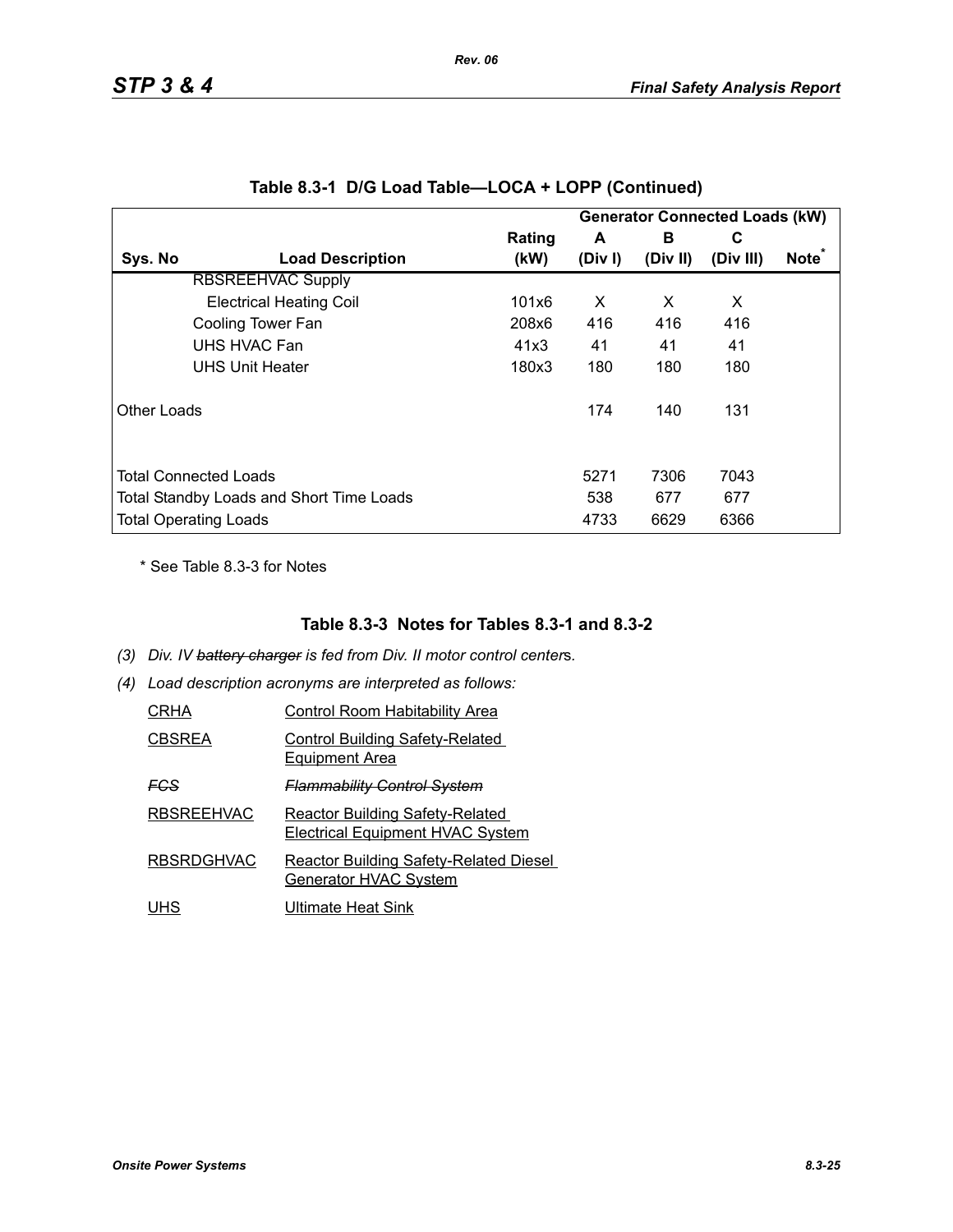| Div.<br><b>Mode</b><br>MOV<br><b>RHR</b><br><b>RCW Pump</b><br><b>RCW</b><br><b>RSW Pump</b><br><b>RSW Pump</b><br>SGTS<br>Chargers<br><b>SLC Pump</b><br><b>FCS</b><br>Pump<br>Pump<br><b>LOCA</b><br>DG HVAC<br><b>HECW</b><br>R/B Emer. HVAC<br><b>CVCFs</b><br><b>HECW</b><br>Inst. Tr<br>Lighting<br>C/B Emer. HVAC<br>Refrig<br>&<br>Pump<br><b>LOPP</b><br>FCMRD <sup>*</sup><br>LOCA Loads<br><b>MOV</b><br><b>RHR</b><br><b>RCW</b><br>SGTS<br><b>RCW Pump</b><br><b>RSW Pump</b><br><b>RSW Pump</b><br>Chargers<br><b>SLC Pump</b><br>Pump<br>Pump<br><b>LOCA</b><br><b>HPCF</b><br><b>HECW</b><br><b>MCR</b><br><b>CVCFs</b><br><b>HECW</b><br>DG HVAC<br>R/B Emer. HVAC<br>&<br><b>HVAC</b><br>$\mathbf{II}$<br>Pump Inst.<br>C/B Emer. HVAC<br>Refrig<br>Pump<br><b>LOPP</b><br><b>Tr Lighting</b><br><b>RCW</b><br><b>HECW</b><br><b>MOV</b><br><b>RHR</b><br><b>RSW Pump</b><br><b>RSW Pump</b><br><b>RCW Pump</b><br>Chargers<br>Refrig<br>Pump<br>Pump<br><b>LOCA</b><br><b>CVCFs</b><br><b>HPCF</b><br>DG HVAC<br><b>HECW</b><br><b>MCR</b><br>R/B Emer. HVAC<br>$\ensuremath{\mathsf{III}}\xspace$<br>&<br><b>HVAC</b><br>Pump Inst.<br>Pump<br>C/B Emer. HVAC<br><b>LOPP</b><br><b>Tr Lighting</b> |
|------------------------------------------------------------------------------------------------------------------------------------------------------------------------------------------------------------------------------------------------------------------------------------------------------------------------------------------------------------------------------------------------------------------------------------------------------------------------------------------------------------------------------------------------------------------------------------------------------------------------------------------------------------------------------------------------------------------------------------------------------------------------------------------------------------------------------------------------------------------------------------------------------------------------------------------------------------------------------------------------------------------------------------------------------------------------------------------------------------------------------------------------------------------------------------------------------------------------|
| <b>FGS</b>                                                                                                                                                                                                                                                                                                                                                                                                                                                                                                                                                                                                                                                                                                                                                                                                                                                                                                                                                                                                                                                                                                                                                                                                             |
|                                                                                                                                                                                                                                                                                                                                                                                                                                                                                                                                                                                                                                                                                                                                                                                                                                                                                                                                                                                                                                                                                                                                                                                                                        |
|                                                                                                                                                                                                                                                                                                                                                                                                                                                                                                                                                                                                                                                                                                                                                                                                                                                                                                                                                                                                                                                                                                                                                                                                                        |
|                                                                                                                                                                                                                                                                                                                                                                                                                                                                                                                                                                                                                                                                                                                                                                                                                                                                                                                                                                                                                                                                                                                                                                                                                        |
|                                                                                                                                                                                                                                                                                                                                                                                                                                                                                                                                                                                                                                                                                                                                                                                                                                                                                                                                                                                                                                                                                                                                                                                                                        |
|                                                                                                                                                                                                                                                                                                                                                                                                                                                                                                                                                                                                                                                                                                                                                                                                                                                                                                                                                                                                                                                                                                                                                                                                                        |

*Rev. 06*

*STP 3 & 4*